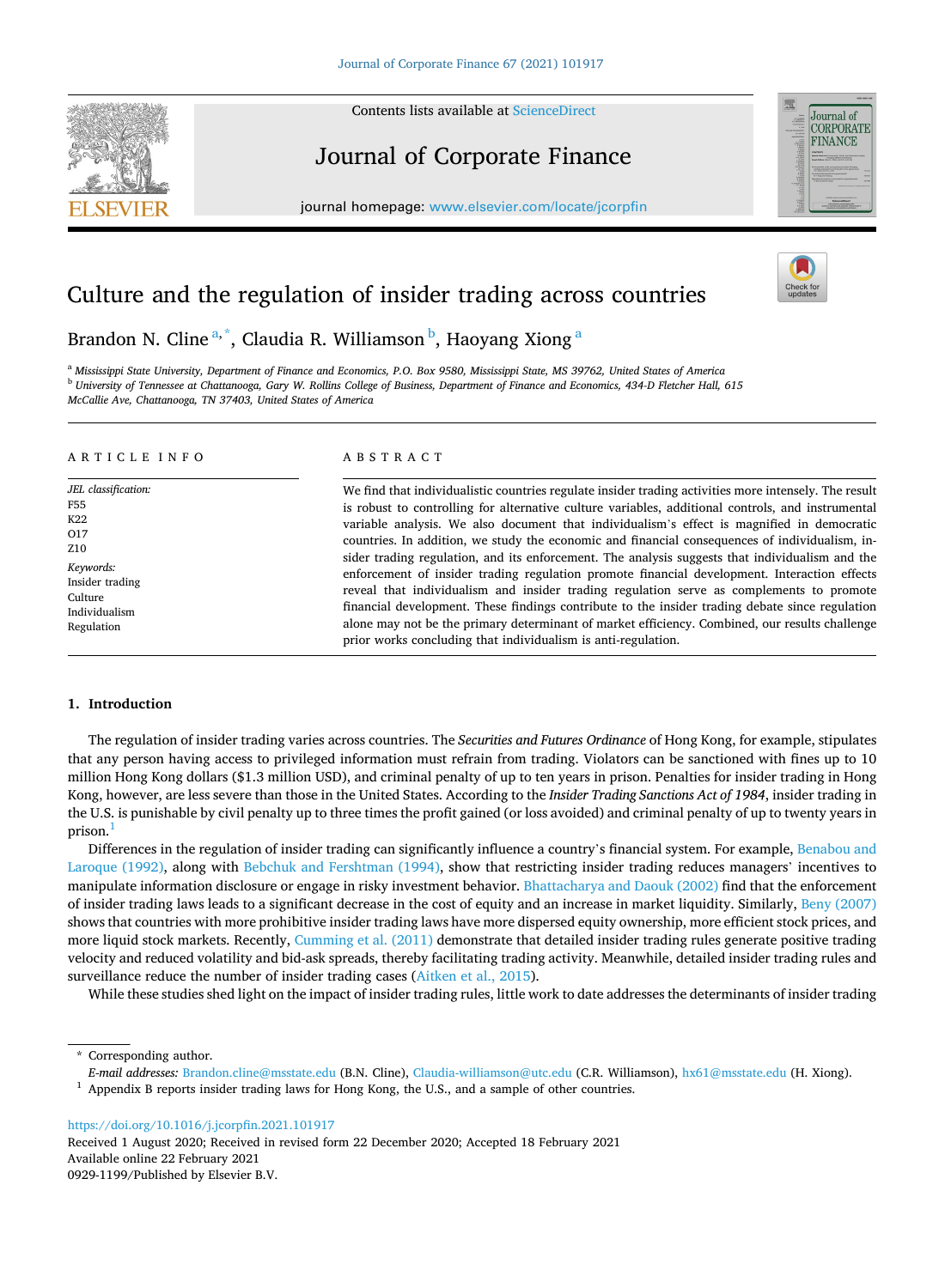regulation across countries. In this paper, we investigate whether cultural values determine the completeness and severity of a country's insider trading regulation. Specifically, we examine individualism versus collectivism. Individualistic cultures emphasize personal freedom and achievements, while collectivist cultures focus on group solidarity. This fundamental difference can be reflected in people's attitudes toward financial regulation since societies often view regulation as either a barrier to economic freedom or protection of public interests [\(Stigler and Friedland, 1962](#page-22-0)).

Individualism's impact on insider trading regulation is, however, theoretically ambiguous. Individualism emphasizes personal autonomy, preferring fewer constraints on human behavior. Therefore, if regulation restricts market competition, countries with individualistic values may prefer less regulation. This logic follows public choice theory that considers financial regulation a rentseeking device, benefiting a restricted group of insiders (e.g., bureaucrats, politicians, and market incumbents) at the expense of others. Due to regulatory capture, stricter regulation creates barriers that lead to market concentration and monopolistic profits rather than benefiting all market participants ([Tullock, 1967; Stigler, 1971](#page-22-0); [Djankov et al., 2002, 2003a, 2003b](#page-21-0)). Supporting this conjecture, prior work documents a negative association between individualism and regulation that has adverse consequences for financial development ([Davis and Williamson, 2016; Cline and Williamson, 2017; Ang and Fredriksson, 2018;](#page-21-0) [Rivera-Rozo et al., 2018\)](#page-22-0).<sup>2</sup>

On the other hand, because individualism relies on markets to achieve personal goals [\(Hofstede, 2001](#page-21-0); [Gorodnichenko and Roland,](#page-21-0) [2012, 2017\)](#page-21-0), individualistic cultures may welcome regulation if it is anticipated to enhance market efficiency and financial development. From this perspective, individualism may positively relate to insider trading regulation. Combining these arguments, individualism can negatively relate to regulation that impairs financial development but positively relate to regulation that facilitates it. Thus, individualistic values are not explicitly anti-regulation; on the contrary, they are simply pro-market. That is, individualistic countries adopt regulations that promote financial market development.

To perform our tests, we hand-collect insider trading regulation data across countries following [Beny \(2007\)](#page-21-0). Four distinct aspects of a country's insider trading law are collected, including, whether (1) an insider is allowed to tip an outsider, (2) an outsider is allowed to trade on inside information, (3) there are monetary fines, and (4) there are criminal sanctions. The combination of these elements constitutes an overall insider trading regulation index for each country. We follow [Beugelsdijk et al. \(2015\)](#page-21-0) to create a measure of individualism. Four World Values Survey (WVS) questions from 1981 to 2008 are utilized to update Hofstede'[s \(1980, 2001\)](#page-21-0) original measure of individualism.

Our results reveal a positive and significant association between individualism and the severity of insider trading regulation, suggesting that individualistic countries regulate insider trading more heavily. Using genetic distance ([Gorodnichenko and Roland,](#page-21-0) [2011\)](#page-21-0) and historical disease prevalence [\(Murray and Schaller, 2010;](#page-22-0) [Nikolaev and Salahodjaev, 2017\)](#page-22-0) as instruments for individualism, we find a strong positive association between the exogenous component of individualism and insider trading regulation. In addition, OLS and IV estimations suggest that individualism is more effective in democratic countries.

The positive and significant association between individualism and insider trading regulation that we document runs counter to the general consensus of the literature, which reports a negative association between individualism and regulation, as discussed above. We argue that the nature of this difference stems from the variation in economic consequence from regulation, and that societies rich in individualistic values prefer regulations that promote financial development.

To test this claim, we regress market outcome proxies (GDP per capita, stock market turnover, R&D expenditure, and an index of overall financial development) on individualism, insider trading regulation, and its enforcement. In all specifications, enforcement is positive and highly significant, and insider trading regulation is positive and significantly relates to R&D and overall financial development. This suggests that more stringent insider trading regulation, combined with the enforcement of that regulation, leads to healthier financial markets. Individualism also has a positive and significant association with market outcomes, suggesting that individualism directly promotes financial activity.

To further explore the association between individualism, insider trading regulation, and financial outcomes, we introduce an interaction term between individualism and insider trading regulation. The marginal effects show that as insider trading regulation increases, individualism has an economically larger impact on market development. This suggests a complementary role between individualism and insider trading law, as regulation amplifies the positive impact of individualism on financial development.

Combining these results with our initial findings explains why individualism is positively related to insider trading regulation but negatively related to other regulations studied in the literature. Individualistic values are not anti-regulation in nature, but rather they align with financial and economic development, thus favoring regulations and enforcement of laws that enhance market efficiency.

Overall, there are four major contributions of our work. First, we hand-collect cross-country insider trading regulation and enforcement data, providing an up-to-date database on the current state of insider trading regulation around the world. Second, we empirically illustrate that individualistic countries adopt stricter insider trading regulation. This analysis adds to a relatively small literature examining the role of culture in determining financial regulation [\(Stulz and Williamson, 2003;](#page-22-0) [Davis and Williamson, 2016](#page-21-0); [Cline and Williamson, 2016, 2017\)](#page-21-0). Third, our work documents a positive link between individualism and overall financial development, adding to the growing literature exploring culture and financial outcomes [\(Grinblatt and Keloharju, 2001](#page-21-0); [Sarkissian and](#page-22-0) [Schill, 2003](#page-22-0); [Shao et al., 2010](#page-22-0); [Zheng et al., 2012](#page-22-0); [Boubakri and Saffar, 2016](#page-21-0); [Bryan et al., 2015](#page-21-0); [Gorodnichenko and Roland, 2017](#page-21-0); [Ang, 2019; Boubakri et al., 2020\)](#page-21-0).

Finally, to the best of our knowledge our work is the first to identify the countervailing effect of individualism on financial

<sup>&</sup>lt;sup>2</sup> Related studies show that labor, contracting, and business entry regulation decrease economic efficiency [\(Djankov et al., 2002, 2003b;](#page-21-0) [Besley](#page-21-0) [and Burgess, 2004;](#page-21-0) [Botero et al., 2004\)](#page-21-0), and individualism negatively relates to these regulations ([Davis and Williamson, 2016](#page-21-0); [Cline and Wil](#page-21-0)[liamson, 2017](#page-21-0); [Ang and Fredriksson, 2018](#page-21-0)).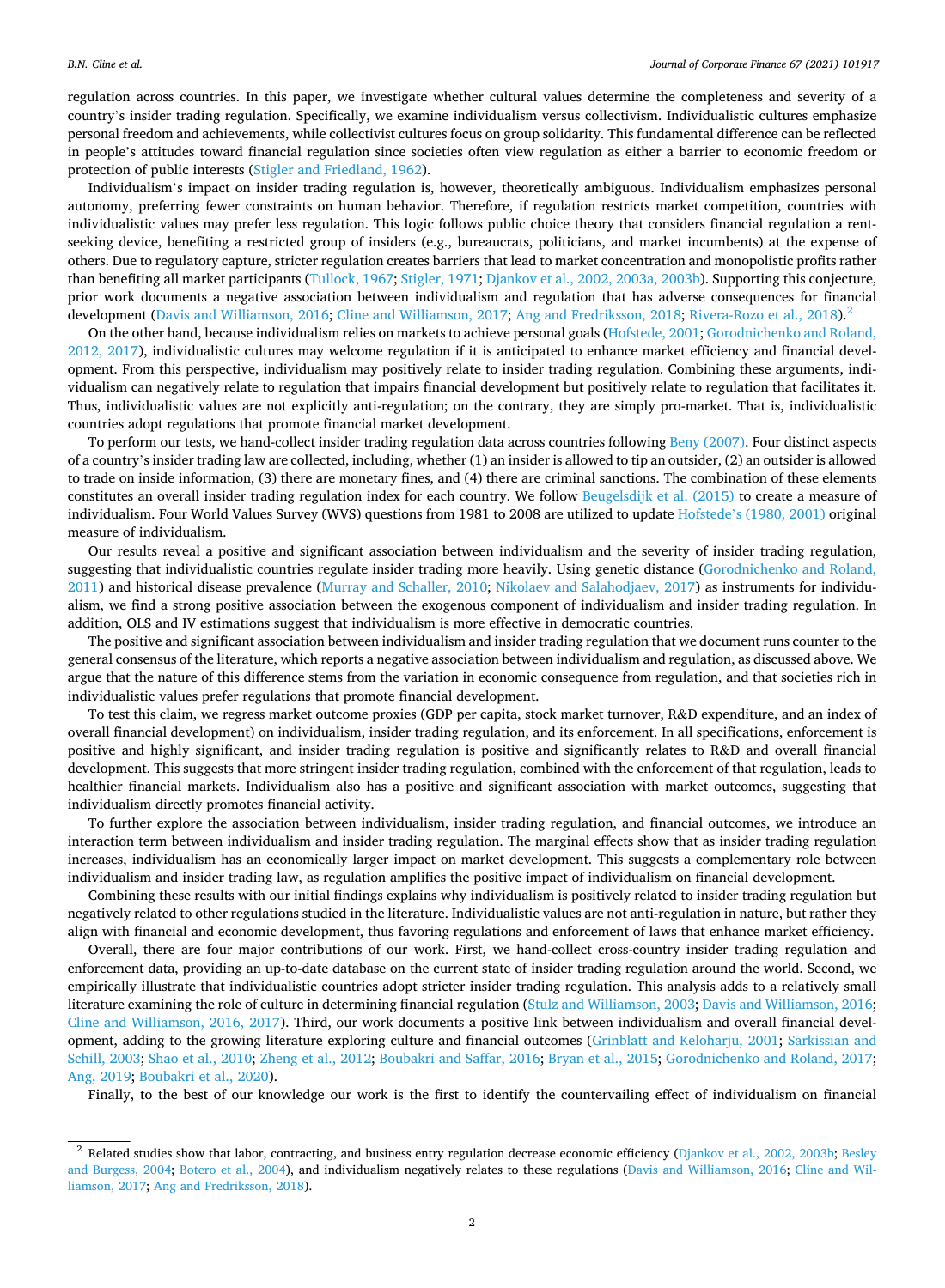regulation. In contrast to prior research, our findings suggest that individualism favors insider trading regulation because insider trading regulation and its enforcement foster market development. This result contributes to the insider trading debate since it indicates that regulation alone may not be the primary determinant of market efficiency and financial development. Collectively, our results suggest a more nuanced view of how culture relates to regulation and market development. Individualistic values are not always anti-regulation. On the contrary, if a certain type of regulation (such as insider trading regulation) promotes financial development, individualistic cultures welcome it.

## **2. Theoretical framework**

We begin by exploring the role of culture, particularly individualism, in shaping people's preferences toward financial regulation. [Gorodnichenko and Roland \(2012\)](#page-21-0) state that the major distinction between an individualistic and collectivistic society is grounded in the fundamental understanding of individual self. In individualistic societies, people view the self as an independent entity (e.g., "I am kind"). They care more about personal freedom and individual achievement and emphasize autonomy. In collectivistic societies, the self is interdependent, connected through a web of relationships and obligations to others and to society as a whole (e.g., "my family thinks I am kind"). People in collectivistic societies appreciate conformity, loyalty, and respect for superiors, with more emphasis on group dependence.

It is difficult to theoretically determine if individualism positively or negatively relates to financial regulation in a country. Regulation should reflect the attitudes and beliefs of a society, and these attitudes and beliefs are greatly affected by cultural values [\(Baldwin et al., 1998; Jing and Graham, 2008](#page-21-0); [Bisin and Verdier, 2017](#page-21-0)). In terms of financial development, financial regulation should be an intermediate link that translates cultural values into financial outcomes. If the purpose of insider trading regulation is to mitigate information asymmetry and promote market efficiency, but not restrict market transactions, we should observe a positive relation between individualism and insider trading regulation and a positive relation between individualism and financial market outcomes.

According to public interest theory initiated by [Pigou \(1938\)](#page-22-0), market failure can lead to an increased demand for financial regulation. Even though there is a cost imposed by governmental intervention, people may be more concerned about the overall functioning of the market than the costs from a particular regulation. If insider trading increases information asymmetry between insiders and outsiders, uninformed investors refrain from trading, thus decreasing market liquidity and increasing the likelihood of market failure. In this case, people in more individualistic countries would call for stricter insider trading regulation as an attempt to minimize market failure and increase the likelihood of positive financial market outcomes.

There is a breadth of theoretical arguments supporting the regulation of insider trading due to its potential positive impact on financial markets. For instance, efficiency-based arguments for the regulation of insider trading state that insider trading injures investors and undermines insider confidence ([Bainbridge, 2000\)](#page-21-0). In markets where some traders have a high likelihood of an informational advantage, uninformed investors refrain from trading. The result is a decrease in overall market liquidity ([Bhattacharya and](#page-21-0) [Daouk, 2002](#page-21-0)). Stock price accuracy can also be inhibited since the ability to trade on private information incentivizes CEOs to manipulate information and its disclosure for personal profit [\(Kraakman, 1991; Easterbrook, 1981](#page-21-0); [Gilson and Kraakman, 1984](#page-21-0)). In addition, insider trading harms the issuer of the affected stock and interferes with corporate plans [\(Brudney, 1979; Easterbrook, 1981](#page-21-0); [Levmore, 1982](#page-21-0)), as it is difficult for firms to sort and compensate those who produced the valuable information ([Cox, 1986\)](#page-21-0).

Perhaps most salient to the tenants of individualism, insider trading amounts to theft of properties belonging to the corporation and its shareholders ([Easterbrook, 1981;](#page-21-0) [Bainbridge, 1993](#page-21-0); [Dooley, 1995](#page-21-0)). According to agency theory, self-interested managers are incentivized to extract rents from external investors ([Jensen and Meckling, 1976;](#page-21-0) [Baiman and Verrecchia, 1996](#page-21-0)). When groups of investors possess varying levels of information and can trade on this information, trading opportunities will naturally benefit the subset of investors who are better informed ([Jaffe, 1974\)](#page-21-0). This benefit comes at the expense of those who are less informed. Thus, regulation against insider trading can protect the property rights of uninformed shareholders and safeguard market freedom. From this perspective, shareholders in individualistic countries should support regulations on insider trading since their personal property rights and market freedom are presumably better protected against exploitation from inside investors.

Empirical studies offer support for these theoretical arguments. Using three indicators of market efficiency, [Beny \(2007\)](#page-21-0) documents that countries with more stringent insider trading laws have (a) more widespread equity ownership, (b) more informative stock prices, and (c) more liquid stock markets. [Cumming et al. \(2011\)](#page-21-0) show that detailed insider trading rules increase trading activity through a reduction in bid-ask spreads and market volatility. Aitken et al., (2015) also show that detailed insider trading rules and surveillance reduce the number of insider trading cases.

The arguments above are based on the premise that insider trading regulation promotes financial development. Although evidence supports this premise, it is also plausible that through people's policy preferences individualism negatively affects the level of financial regulation in a country. Individualistic cultures place more importance on personal achievements, thus emphasizing market activity and commercial exchange. This creates a demand for a loosely regulated financial market in general, namely fewer restrictions and more commercial freedom. Insider trading regulation limits the commercial freedom valued by individualistic cultures by restricting exchange. It also deprives insiders of their freedom to trade on the information they possess.

In addition, individualism may negatively relate to insider trading regulation because insider trading regulation impairs financial development. [Leland \(1992\)](#page-21-0) theoretically illustrates that when insider trading is permitted, stock prices better reflect information and expected real investment rises. Both [Finnerty \(1976\)](#page-21-0) and [Meulbroek \(1992\)](#page-21-0) argue that the act of insider trading makes the market price of the effected stock more accurate, thereby improving market efficiency. Insider trading also permits firms to retain the benefit of nondisclosure ([Manne, 1966a](#page-21-0)), providing firms with freedom to preserve proprietary information and strategies. In other words, insider trading is a replacement for costly public disclosure ([Carlton and Fischel, 1983; Bainbridge, 2000\)](#page-21-0). Moreover, insider trading can be an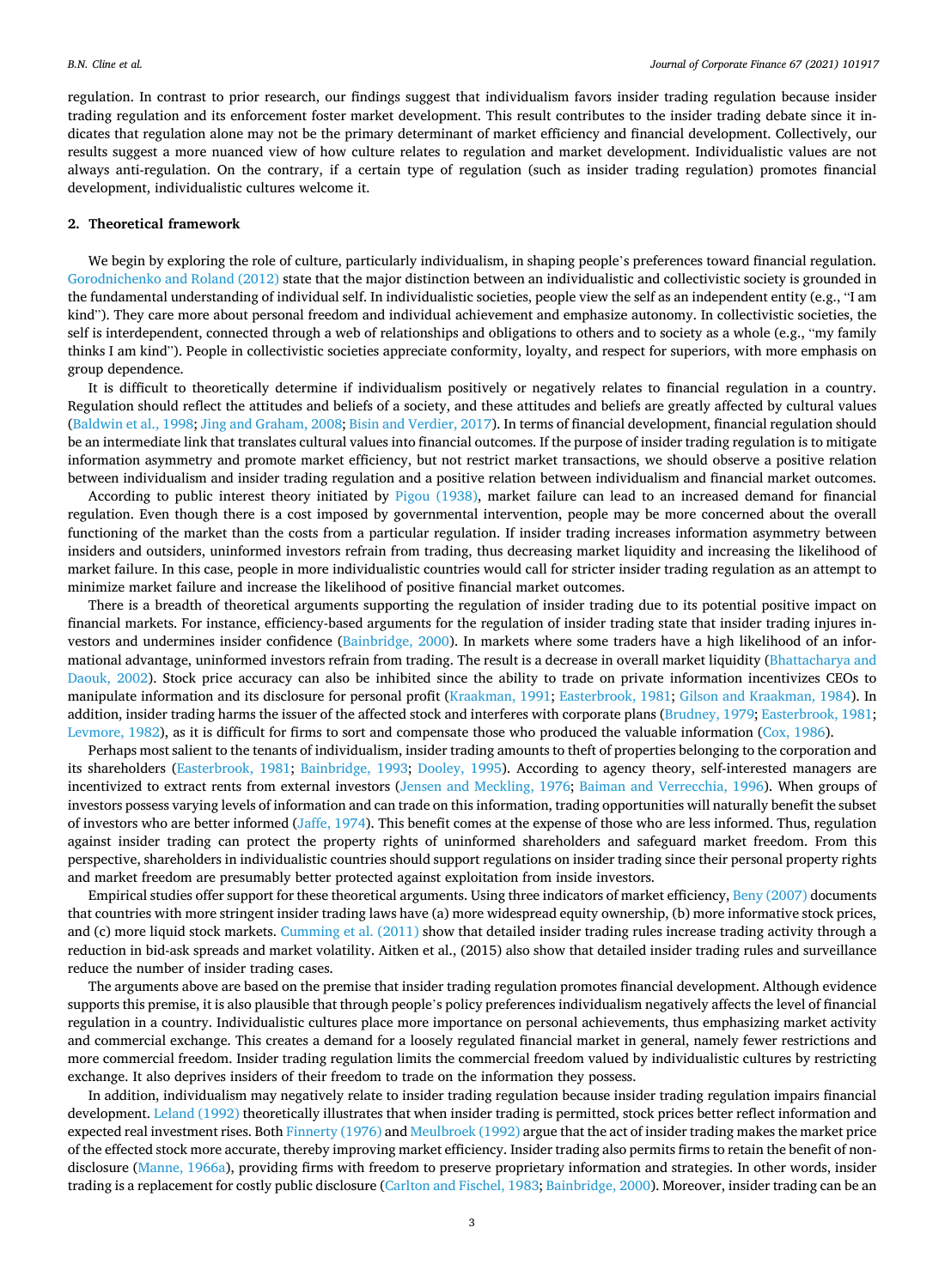efficient means of compensating managers for information production, providing incentives to managers to innovate and create information of value [\(Manne, 1966b](#page-21-0); [Manne, 1969\)](#page-21-0). [Noe \(1997\)](#page-22-0) suggests that insider trading opportunities are often a less expensive incentive-alignment device than compensation contracts. Through these mechanisms insider trading can reduce agency costs as it enables managers to continuously update their compensation contracts without incurring the expense of negotiation [\(Carlton and](#page-21-0) [Fischel, 1983](#page-21-0)).

Our main conjecture is thus predicated on whether insider trading regulation impairs market efficiency and financial development or promotes it. People in individualistic countries, who value self-reliance and market competition, would be less likely to favor insider trading regulation if these additional constraints do not have beneficial consequences for market activity. On the other hand, if insider trading regulation promotes market efficiency then we should observe that individualistic cultures prefer insider trading regulation.

## **3. Data collection**

## *3.1. Insider trading regulation and enforcement*

The most widely used proxy for cross-country insider trading regulation is an index created by [Beny \(2007\)](#page-21-0), which is a sum of four indicators, each representing a primary element of insider trading law in a country. The first element, tipping, equals one if corporate insiders are not allowed to tip outsiders (tippees) about material non-public information, and equals zero otherwise. According to [Beny](#page-21-0) [\(2007\),](#page-21-0) forbidding a corporate insider to trade on inside information while at the same allowing her to disclose that information to outsiders who can subsequently trade is equivalent to allowing the insider to trade on her own behalf. Thus, insider trading law is more restrictive in a country where "tipping" is prohibited.

The second element, tippee, equals one if a person who received material non-public information from an insider is prohibited from trading on that information, and equals zero otherwise. Like tipping, we contend that insider trading regulation is more stringent in a country where not only insiders, but also outsiders who receive inside information, are not allowed to trade based on that information.

The third element, damage, equals one if potential monetary penalties are greater than the insiders' trading profits, and equals zero otherwise. In countries where potential monetary penalties are less than the potential profits, the law is less of a deterrent since the cost of violation is limited to the profits received from breaking the law. The last element, criminal, equals one if violation of insider trading law is considered a criminal offense in the country, and zero otherwise.

In many cases criminal sanctions yield a stronger deterrent effect than pecuniary penalties. [Beny \(2007\)](#page-21-0), however, provides a competing argument on the effectiveness of criminal sanctions. Since most criminal prosecution requires a higher standard of evidence, the resulted burden of proof increases the cost of enforcement and reduces the deterrent effect of criminal sanctions. This argument, however, is true only if a country solely imposes criminal sanctions. If criminal sanctions are used in conjunction with monetary penalties, they should have a deterrent effect [\(Beny, 2007](#page-21-0)).

A country's overall severity of insider trading regulation, IT law, equals the sum of the four binary variables. IT law ranges from 0 to 4, with 0 representing the least restrictive insider trading legal regime and 4 representing the most restrictive. One limit of [Beny](#page-21-0)'s [\(2007\)](#page-21-0) data is that it only covers 33 countries. Another drawback is that it focuses on whether a country has insider trading regulation before 1994. However, financial market regulations changed dramatically beginning in 2000.<sup>3</sup> Thus, an update to the existing insider trading law database is essential. To increase sample size and the validity of our analyses, we hand-collect insider trading regulation data following the methodology described in [Beny \(2007\).](#page-21-0)<sup>4</sup>

We begin by identifying countries with a securities exchange. We collect the name, establishment date, and website of the exchange. Next, we identify the supervisory agency of the securities exchange in a country. We utilize several sources. First, we visit the website of the exchange in each country to collect information about its supervisory entity. Second, we acquire information from the International Organization of Securities Commissions (IOSCO).<sup>5</sup> Next, we utilize the GlobalEDGE website created by the International Business Center and the Eli Broad College of Business at Michigan State University, which provides information about the regulatory agencies of financial services in each country. To ensure the validity of our data, we carefully cross-check from these sources. For some countries, the supervisory agency is similar to the Securities Exchange Commission (SEC) in the U.S., but for other countries the Central Bank is charged with regulating and supervising the securities market (e.g., the Central Bank of Armenia is the supervisory entity of all the securities related activities in Armenia).

Once the supervisory agency of the securities exchange in a country is identified, we search their official website to acquire legal documents describing the regulation of securities transactions. After reading each, we assign values to the four variables that constitute the overall insider trading law index.

To illustrate our collection method, consider Canada as an example. In Canada, both the federal and the provincial governments have jurisdiction to enact insider trading laws. As a result, this often leads to duplication. For example, insider trading is regulated under provincial corporate laws and securities acts. Companies registered nationally under the *Canada Business Corporations Act* 

<sup>&</sup>lt;sup>3</sup> The European Union, for example, tightened insider trading restrictions and required all members to follow the same regulatory regime, thus increasing the severity of insider trading regulation for several EU countries.<br><sup>4</sup> We collect data on 163 countries that have a stock market. Merging with individualism data gives us 92 countries.<br><sup>5</sup> IOSCO is an associa

securities or futures regulators in a national jurisdiction or the main financial regulator of the country. IOSCO covers over 100 countries and its members regulate more than 95% of the securities market in the world.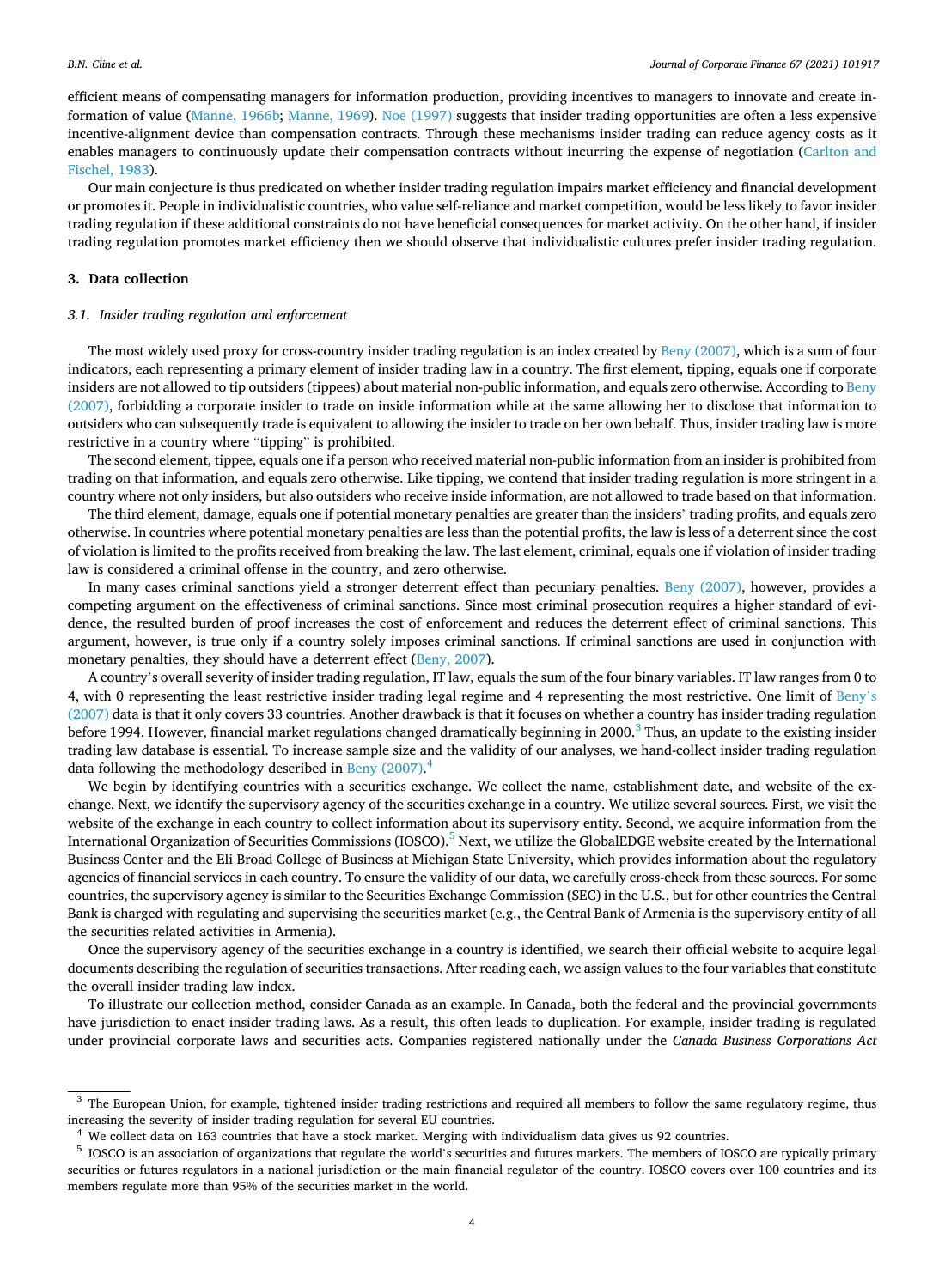*(CBCA)* are also subject to the national provisions.

Recall that our measure of the severity of insider trading law includes four binary indicators: tipping, tippee, damage, and criminal. Under the *Canada Business Corporates Act (CBCA),* an insider may not disclose material confidential information to outsiders. If an insider does provide material confidential information to "tippees", the insider is liable to compensate for damages to any person who subsequently purchases (sells) securities of the corporation from (to) the recipient of the private information. The insider is also accountable to the corporation for any benefit received by the insider due to the purchase or sale (section 131 (5) and (6)). Based on these stipulations, "tipping" is not allowed in Canada, so we assign a "1" to tipping.

Similarly, a person (the "tippee") who purchases or sells a security of a corporation with knowledge of confidential information is liable to compensate the seller or the purchaser of the security for any damages suffered. In addition, that person (the "tippee") is accountable to the corporation for any benefit received by the person as a result the transaction (section 131 (4) and (5)). In short, anyone who possesses inside information is banned from trading based on that information. As a result, we assign a "1" to tippee.

For civil and criminal penalties, anyone who contravenes the sections under CBCA is guilty of an offense and liable on summary conviction to a fine not exceeding one million dollars or three times the profit made, whichever is greater; or to imprisonment for a term not exceeding six months, or to both.<sup>6</sup> In addition, the *Criminal Code* of Canada includes insider trading provisions stating that insider trading is subject to a penalty of up to 10 years of imprisonment. Tipping may be punished by up to 5 years imprisonment.<sup>7</sup> Thus, we assign a "1" to both damage and criminal. This procedure results in a total number of 4 for the aggregate insider trading law index for Canada.

We repeat this procedure for the remaining countries that have a stock exchange. Compared to Beny  $(2007)$ , our sample significantly expands the existing database on cross-country insider trading law. Furthermore, as state above, the regulation on insider trading across countries has strengthened since 2000. This led to significant changes in the insider trading indices for many countries.<sup>8</sup> For example, in Beny's database, Brazil has a score of 2. In our sample, Brazil has a score of 4. The legal change occurred in 2001 (Law No. 10.303), when Brazil made insider trading punishable by imprisonment of one to five years and fines of up to three times the amount of the advantage obtained. Thus, both damage and criminal have a value of 1 in our sample, whereas Beny records a 0 for each variable.

In addition to the existence of insider trading law, we collect data on its enforcement across countries. [Bhattacharya and Daouk](#page-21-0) [\(2002\)](#page-21-0) document a negative and significant association between enforcement and the cost of equity in a country. [Beny \(2007\)](#page-21-0) argues that the deterrent effect of any law depends not only on the potential monetary and criminal punishment, but also on the probability of enforcement. In a more recent study, [Cumming et al. \(2018\)](#page-21-0) show that the intensity of enforcement is the most statistically robust and economically significant predictor of the detection of market abuse.

These studies offer convincing evidence that simply having laws on the books is not enough to promote financial development. A necessary precursor to enforcement is the adoption of legal restrictions against insider trading, and while enforcement is a critical determinant, a first order condition is that a law exist. As such, we are addressing a more fundamental question by examining how culture influences the severity of insider trading laws across countries.

To proxy for insider trading law enforcement, we follow [Bhattacharya and Daouk \(2002\)](#page-21-0), which focus on whether there is a prosecution (either successful or unsuccessful). The motivation to focus on a prosecution rather than evidence of consistent enforcement is twofold. First, it is extremely difficult to obtain data on the enforcement of insider trading law. For example, we sent four rounds of emails to regulators of each country inquiring about insider trading enforcement and received very little response. Secondly, even one enforcement represents a giant leap. It indicates that the country is putting insider trading law into effect. In support of this argument, [Bhattacharya and Daouk \(2002\)](#page-21-0) state that the first prosecution is of paramount importance and signals a strong probability of future prosecution.

To acquire information on enforcement, we conduct exhaustive internet searches for each country that has an insider trading law. The dummy variable, enforce, equals one if a country has enforced its insider trading law before 2019, and zero otherwise.

## *3.2. Individualism-collectivism data*

To measure individualism-collectivism, we compare two methods used in previous studies, [Hofstede \(1980, 2001\)](#page-21-0) and [Beugelsdijk](#page-21-0) [et al. \(2015\).](#page-21-0) According to Hofstede, individualism is related to autonomy, personal responsibility, rights to a private life, competition, and progressivism [\(Davis and Williamson, 2019\)](#page-21-0). Hofstede'[s \(1980, 2001\)](#page-21-0) culture data is collected from survey questions answered by IBM employees around the world and designed to understand the differences in corporate culture. Although Hofstede's measure has recognition in the literature, one criticism is that it uses data conducted 45 years ago, and a country's cultural environment likely has evolved ([Shenkar, 2001](#page-22-0)).

To address this issue, we follow [Beugelsdijk et al. \(2015\),](#page-21-0) which updates Hofstede's measure with data from the World Values Survey (WVS). [Beugelsdijk et al. \(2015\)](#page-21-0) use four questions in the WVS that describe a country's inclination toward individualism or

<sup>%</sup> See Canada Business Corporations Act part XI for details.<br>
These provisions were enacted in 2004. See Criminal Code section 382.1 for details.<br>
8 Australia changed from 3 to 4; India changed from 2 to 4; Malaysia change 4; Austria changed from 2 to 4; Belgium changed from 3 to 4; Brazil changed from 2 to 4; Greece changed from 2 to 3; Indonesia changed from 2 to 3; Japan changed from 2 to 4; Mexico changed from 1 to 3; Norway changed from 1 to 4; Philippines changed from 2 to 3; Spain changed from 3 to 4; Switzerland changed from 3 to 4.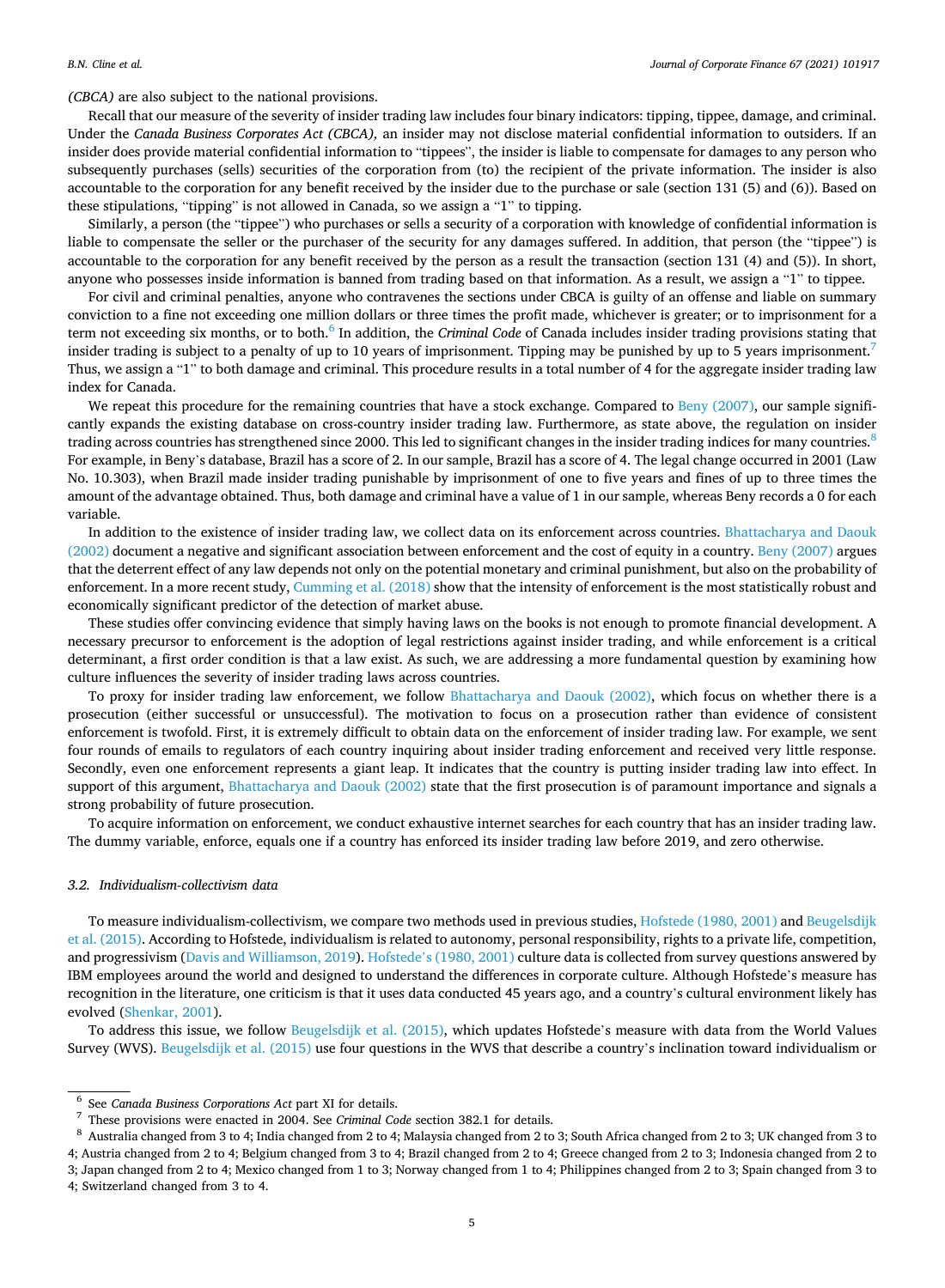collectivism: (1) one of the main goals in life is to make parents proud, (2) private versus government ownership of business, (3) homosexuality is justifiable, and (4) abortion is justifiable.

[Beugelsdijk et al. \(2015\)](#page-21-0) argue that these questions are consistent with Hofstede's description of individualism-collectivism. For example, [Hofstede \(2001\)](#page-21-0) relates individualism to autonomy, the right to a private life, weak family ties, less conformity, and capitalism and market competition. Thus, each of the four questions can be viewed as an indirect means of capturing attitudes that link to individualistic values. We calculate an individualism index by extracting the first principal component. A higher score indicates more individualism. We describe additional variables throughout the sections below and in Appendix  $A<sup>9</sup>$ 

#### *3.3. Summary statistics*

Combining the insider trading regulation index with individualism results in data available for 92 countries. These countries are listed in [Table 1.](#page-6-0) [Table 2](#page-7-0) reports summary statistics. IT law has a mean of 2.90, which is roughly the score of Denmark, and a standard deviation of 1.03. Seven countries have no insider trading regulation, a score of 0 on IT law: Burkina Faso, El Salvador, Libya, Mali, Puerto Rico, Uzbekistan, and Venezuela. The countries with the strictest insider trading laws, a score of 4, include: Argentina, Australia, Brazil, Canada, China, India, Iran, Japan, Jordan, Lebanon, Morocco, Nigeria, Norway, Pakistan, South Korea, Spain, Switzerland, Tanzania, Uganda, United Kingdom, United States, and Zambia. For the 85 countries that have insider trading laws on the books, 29 have never enforced.

In Appendix B we provide a sample list of countries and their insider trading laws, along with an indicator for whether the respective county's insider trading laws have been enforced. As shown, the laws and their enforcement vary across countries at all levels of economic development.

Individualism has a mean of − 0.01, a standard deviation of 1.61, and ranges from − 2.54 to 4.52. In our sample, Sweden, Norway, and the Netherlands rank at the top, suggesting people in those countries place greater importance on market competition and personal achievement. Egypt, Iraq, and Jordan score the lowest, revealing that those countries value social bonding over individual choice.

As for legal origin, 25 countries have English common law, 44 countries have French civil law, 20 countries have German civil law, and 3 countries have Scandinavian civil law. A correlation matrix of the main variables is provided in Appendix C; it reveals that individualism is positive and significantly correlated with insider trading regulation.

## **4. Individualism and insider trading regulation**

## *4.1. Baseline model*

We begin by testing the effect of individualism on insider trading regulation. [Table 3](#page-8-0) reports univariate and multivariate regression results. Since our dependent variable is an ordinal ranking of insider trading regulation, in Panel A we conduct ordered probit and ordered logit estimations. Panel B presents OLS regressions for ease of interpretation.

In columns (1) through (4) of Panels A and B, we regress each component of insider trading regulation on individualism. For both estimation techniques, individualism's coefficients are positive and significantly associated with three of the four components of insider trading regulation. The one exception is damage. Recall that damage measures whether the potential monetary penalty exceeds the insider trading profits. The insignificant effect of individualism on damage, combined with the significant effect on criminal, suggests that people in individualistic countries consider criminal sanctions a stronger deterrent than monetary penalties.

In column (5) of both panels, we regress the overall insider trading regulation index on individualism. The results suggest a positive association between individualism and insider trading regulation. Namely, more individualistic countries have stronger insider trading rules. Based on column (5) of Panel A, a one standard deviation increase in individualism results in a 0.46 unit increase in the ordered log-odds of insider trading regulation increasing by one rank. According to the OLS estimation in column (5) of Panel B, a one standard deviation increase in individualism increases insider trading regulation by approximately 0.29, which accounts for 28% of its standard deviation.

Next, we include exogenous controls for institutional quality. As suggested by [La Porta et al. \(2008\)](#page-21-0), a country's legal origin can significantly affect a country's laws on the books. We therefore control for English common law. We also control for a country's geographical region since regional differences can determine a country's legal structure. The results presented in column (6) of both panels are consistent with the univariate regressions. Individualism positively relates to the insider trading regulation index, suggesting more individualistic countries adopt stricter insider trading laws. Based on the OLS estimation, a one standard deviation increase in individualism, which is roughly the difference between the United States and Argentina, is associated with a 0.45 unit increase in insider trading regulation. That accounts for 44% of its standard deviation. This suggests our results are significant both statistically and economically.

In the remainder of the analysis, we focus on the overall insider trading regulation index since it captures the comprehensive legal regime on insider trading. Also, because the findings are consistent across the multiple estimation techniques, we drop the ordered

<sup>9</sup> Ideally, to address the main research question, panel data would be available across a large sample of countries. However, due to the structure of WVS data, individualism is not available across a large set of countries over time. Thus, our analysis is limited to the cross-section. Nonetheless, [Roland \(2004\)](#page-22-0) emphasizes that culture evolves very slowly, suggesting that time series analysis sheds little additional light with cross-cultural studies.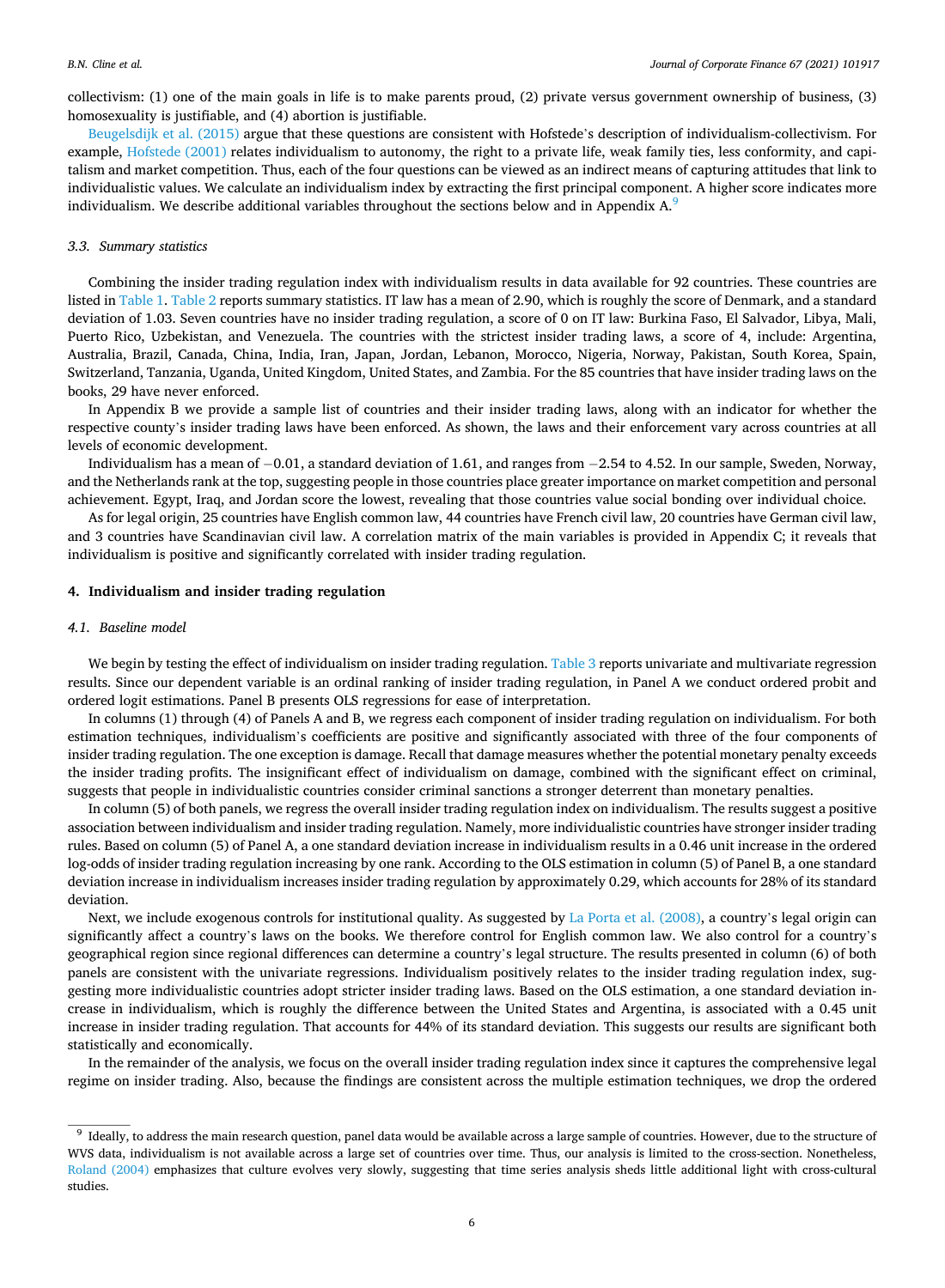| Journal of Corporate Finance 67 (2021) 101917 |  |  |  |  |  |
|-----------------------------------------------|--|--|--|--|--|
|-----------------------------------------------|--|--|--|--|--|

| Country                | Country     | Country              |
|------------------------|-------------|----------------------|
| Albania                | Hungary     | Oatar                |
| Algeria                | India       | Romania              |
| Argentina              | Indonesia   | <b>Russia</b>        |
| Armenia                | Iran        | Rwanda               |
| Australia              | Iraq        | Saudi Arabia         |
| Azerbaijan             | Italy       | Serbia               |
| Bahrain                | Japan       | Singapore            |
| Bangladesh             | Jordan      | Slovakia             |
| Belarus                | Kazakhstan  | Slovenia             |
| Bosnia and Herzegovina | Kyrgyzstan  | South Africa         |
| <b>Brazil</b>          | Latvia      | South Korea          |
| Bulgaria               | Lebanon     | Spain                |
| Burkina Faso           | Libya       | Sweden               |
| Canada                 | Lithuania   | Switzerland          |
| Chile                  | Macedonia   | Taiwan               |
| China                  | Malaysia    | Tanzania             |
| Colombia               | Mali        | Thailand             |
| Croatia                | Mexico      | Trinidad and Tobago  |
| Cyprus                 | Moldova     | Tunisia              |
| Czech Republic         | Montenegro  | Turkey               |
| Dominican Republic     | Morocco     | Uganda               |
| Ecuador                | Netherlands | Ukraine              |
| Egypt                  | New Zealand | United Kingdom       |
| El Salvador            | Nigeria     | <b>United States</b> |
| Estonia                | Norway      | Uruguay              |
| Finland                | Pakistan    | Uzbekistan           |
| Georgia                | Palestine   | Venezuela            |
| Germany                | Peru        | Vietnam              |
| Ghana                  | Philippines | Zambia               |
| Guatemala              | Poland      | Zimbabwe             |
| Hong Kong              | Puerto Rico |                      |

#### <span id="page-6-0"></span>**Table 1**  Country list.

probit and logit models.

#### *4.2. Alternative measures of culture*

We next explore the possibility that our results are driven by omitted variable bias, including other cultural values. As argued by previous research, cultural values are often intertwined. This raises the possibility that our observed association between individualism and insider trading regulation is biased by the clustering of some larger cultural aggregate, which is correlated with both individualism and insider trading regulation.

In [Table 4,](#page-9-0) we therefore include additional measures of culture. First, we include [Hofstede](#page-21-0)'s (2001) other cultural dimensions: power distance, masculinity, and uncertainty avoidance. Power distance measures the degree to which less powerful members of society accept and expect power to be unequally distributed. Masculinity reflects the lack of emphasis on caring for others, solidarity, and equality in life but values individual achievement and success. Uncertainty avoidance captures the degree to which members of society are comfortable in unstructured situations. The results presented in column (1) show that individualism's coefficient remains positive and significant to the inclusion of Hofstede's other culture measures, although the coefficient is reduced compared to the baseline specification. Of the three additional measures, only masculinity is significantly associated with insider trading regulation. We note the significant drop in observations from 92 to 55 countries due to the limited availability of Hofstede data.

In column (2) we control for generalized trust from WVS. [Aghion et al. \(2010\),](#page-21-0) [Pinotti \(2012\),](#page-22-0) and [Cline and Williamson \(2016,](#page-21-0) [2020\)](#page-21-0) document an inverse association between a country's level of trust and measures of economic regulation. Generalized trust is coded as the percentage of respondents answering "yes" to the WVS question: most people can be trusted. The association between individualism and insider trading regulation is robust to this inclusion. Trust is negative but insignificant.

Another concern is that individualism may proxy for economic or political ideology in a given country and that it is ideology not individualism that shapes insider trading regulation. We therefore include three economic ideology proxies and one political ideology measure derived from four distinct WVS questions. First, we include a variable capturing attitudes toward competition, measuring the degree to which people in a country view competition as good or harmful. Second, we include attitudes toward business ownership, proxying for preferences regarding state-owned versus private ownership of business. Societies that view business competition as harmful or preferring state over private ownership may also prefer heavily regulated financial markets.

Third, to capture economic nationalism we include a variable that measures the degree to which priority should be given to nationals compared to immigrants when jobs are scarce. Arguably, nationalistic attitudes may correlate with a preference for stronger financial regulation because protection is demanded if economic conditions are unfavorable. As for political ideology, we create a leftright variable based on respondents' self-reported position on a political spectrum. Left leaning individuals tend to advocate for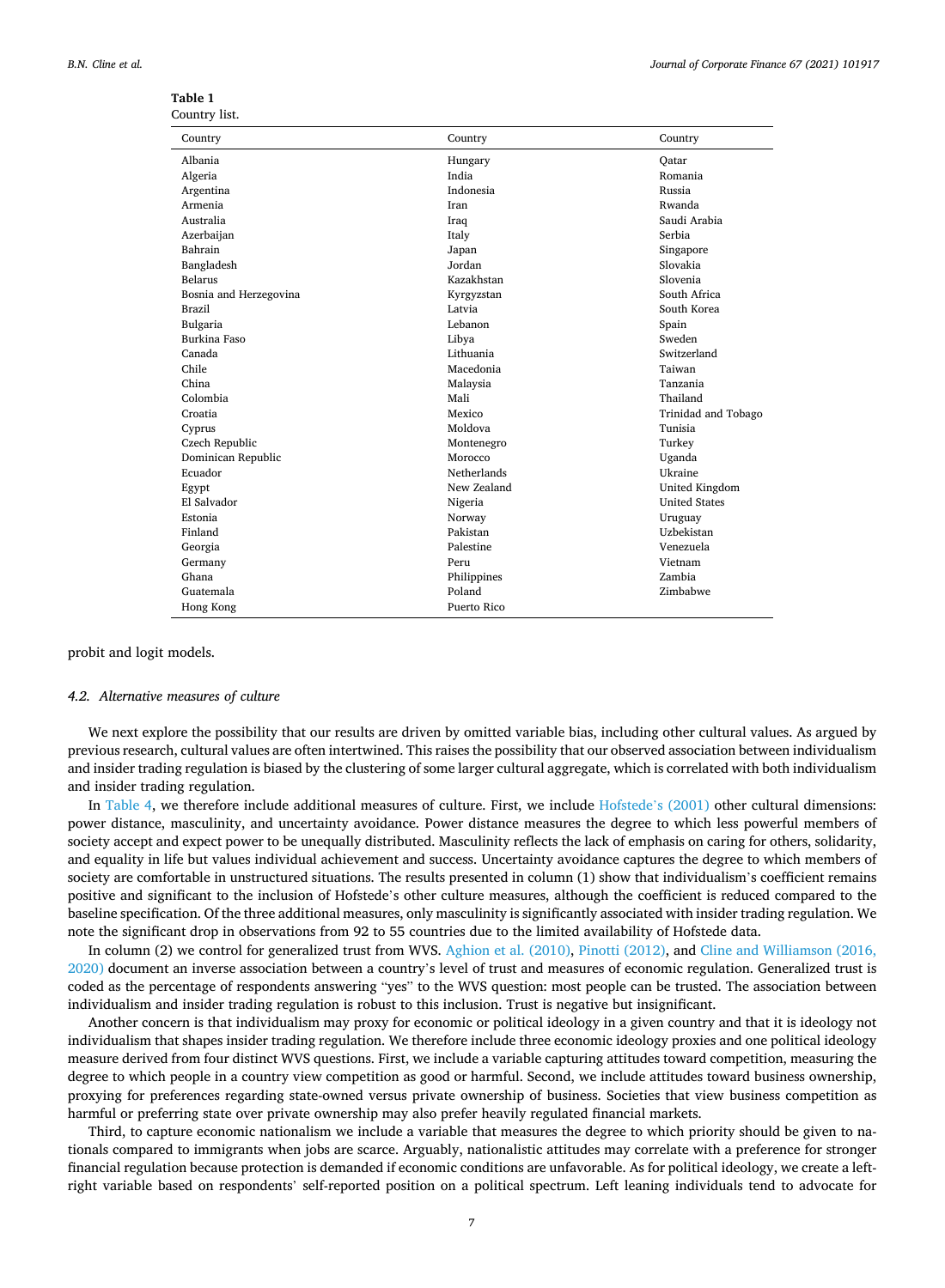<span id="page-7-0"></span>

|  | B.N. Cline et al. |  |  |  |
|--|-------------------|--|--|--|
|--|-------------------|--|--|--|

Summary statistics.

| Variable               | Obs | Mean    | Std. Dev. | Min      | Max    |
|------------------------|-----|---------|-----------|----------|--------|
| Tipping                | 92  | 0.86    | 0.35      | 0.00     | 1.00   |
| Tippee                 | 92  | 0.92    | 0.27      | 0.00     | 1.00   |
| Damage                 | 92  | 0.28    | 0.45      | 0.00     | 1.00   |
| Criminal               | 92  | 0.84    | 0.37      | 0.00     | 1.00   |
| IT law                 | 92  | 2.90    | 1.03      | 0.00     | 4.00   |
| Enforce                | 92  | 0.61    | 0.49      | 0.00     | 1.00   |
| Individualism          | 92  | $-0.01$ | 1.61      | $-2.54$  | 4.52   |
| Hofstede individualism | 55  | 42.27   | 24.62     | 6.00     | 91.00  |
| English                | 92  | 0.27    | 0.45      | 0.00     | 1.00   |
| Power distance         | 55  | 61.78   | 20.08     | 22.00    | 104.00 |
| Masculinity            | 55  | 49.09   | 20.47     | 5.00     | 110.00 |
| Uncertainty avoidance  | 55  | 65.98   | 21.71     | 8.00     | 101.00 |
| Trust                  | 92  | 1.74    | 0.14      | 1.30     | 1.96   |
| Competition            | 91  | 3.63    | 0.59      | 2.43     | 6.05   |
| Ownership              | 92  | 5.39    | 0.77      | 3.29     | 6.88   |
| Nationalism            | 87  | 1.41    | 0.22      | 1.08     | 2.24   |
| Left-right             | 88  | 5.75    | 0.68      | 4.63     | 9.07   |
| Catholic               | 87  | 0.27    | 0.33      | 0.00     | 0.94   |
| Protestant             | 87  | 0.11    | 0.18      | 0.00     | 0.90   |
| Orthodox               | 87  | 0.09    | 0.20      | 0.00     | 0.78   |
| Muslim                 | 87  | 0.26    | 0.36      | 0.00     | 0.99   |
| Hindu                  | 87  | 0.02    | 0.09      | 0.00     | 0.77   |
| <b>Buddhist</b>        | 87  | 0.03    | 0.12      | 0.00     | 0.85   |
| European descent       | 90  | 0.46    | 0.45      | 0.00     | 1.00   |
| Landlocked             | 92  | 0.17    | 0.38      | 0.00     | 1.00   |
| Contract enforcement   | 92  | 36.45   | 5.77      | 21.00    | 51.00  |
| Manufacturing          | 89  | 14.18   | 6.72      | 1.29     | 47.31  |
| Trade                  | 90  | 87.50   | 57.17     | 25.65    | 399.35 |
| Investor protection    | 92  | 57.44   | 14.60     | 18.33    | 91.33  |
| Private sector credit  | 89  | 65.46   | 49.26     | 7.38     | 214.75 |
| Number of banks        | 89  | 18.80   | 13.61     | 0.91     | 70.42  |
| Bank vs. stock market  | 57  | 4.75    | 19.97     | 0.19     | 151.52 |
| Polity2                | 88  | 5.06    | 5.97      | $-10.00$ | 10.00  |
| Democracy              | 89  | 0.63    | 0.47      | 0.00     | 1.00   |
| Genetic distance       | 86  | 147.71  | 135.93    | 0.14     | 476.68 |
| Disease prevalence     | 90  | 0.06    | 0.62      | $-1.18$  | 1.19   |
| GDP per capita         | 90  | 9.70    | 0.94      | 7.52     | 11.49  |
| Turnover               | 76  | 32.29   | 70.04     | 0.00     | 520.16 |
| R&D                    | 83  | 0.93    | 0.90      | 0.04     | 4.16   |
| Financial index        | 81  | 0.40    | 1.63      | $-2.97$  | 4.46   |

*Tipping* equals one if corporate insiders are not allowed to tip corporate outsiders (tippees) about material non-public information and equals zero otherwise. *Tippee* equals one if anyone who receives material non-public information from an insider is prohibited from trading on that information and equals zero otherwise. *Damage* equals one if potential monetary penalties exceed the insiders' trading profits and equals zero otherwise. *Criminal*  equals one if violation of the insider trading law is a criminal offense and equals zero otherwise. *IT law* is the overall insider trading regulation index, measured as the sum of tipping, tippee, damage, and criminal. *Individualism* is an index measuring the level of individualism as the first principal component of four WVS questions regarding: (1) private vs. government control of business, (2) one of the main goals in life is to make parents proud, (3) the justifiability of abortion, and (4) the justifiability of homosexuality. Detailed variable descriptions of all other variables are provided in Appendix A and in the text.

stronger government intervention while right leaning individuals tend to support freer markets and deregulation. The result in column (3) does not support the concern that individualism is simply a proxy for economic or political ideology, as the significance of individualism remains. None of the ideology proxies are significant.

Next, we consider the effect of religious affiliation. Prior literature documents a strong causal association between religion and financial regulation [\(Guiso et al., 2003;](#page-21-0) [Stulz and Williamson, 2003\)](#page-22-0). [La Porta et al. \(1999\)](#page-21-0) find that countries with high proportions of Catholics or Muslims exhibit inferior government performance. We therefore include the percentage of the population belonging to six religious affiliations: Catholic, Protestant, Orthodox, Muslim, Hindu, and Buddhist ([McCleary and Barro, 2006\)](#page-21-0). The result is reported in column (4), and individualism remains positive and significant.<sup>10</sup> Similar to the result in column (1), individualism's coefficient is reduced. Of the religious affiliations, only Hinduism is significant with a positive coefficient.

Overall, the results in [Table 4](#page-9-0) suggest our findings are robust to the inclusion of additional culture dimensions, social trust, political and economic ideology, and religion.

<sup>&</sup>lt;sup>10</sup> Regional controls are dropped in this specification since religious affiliation is regionally concentrated and therefore highly correlated.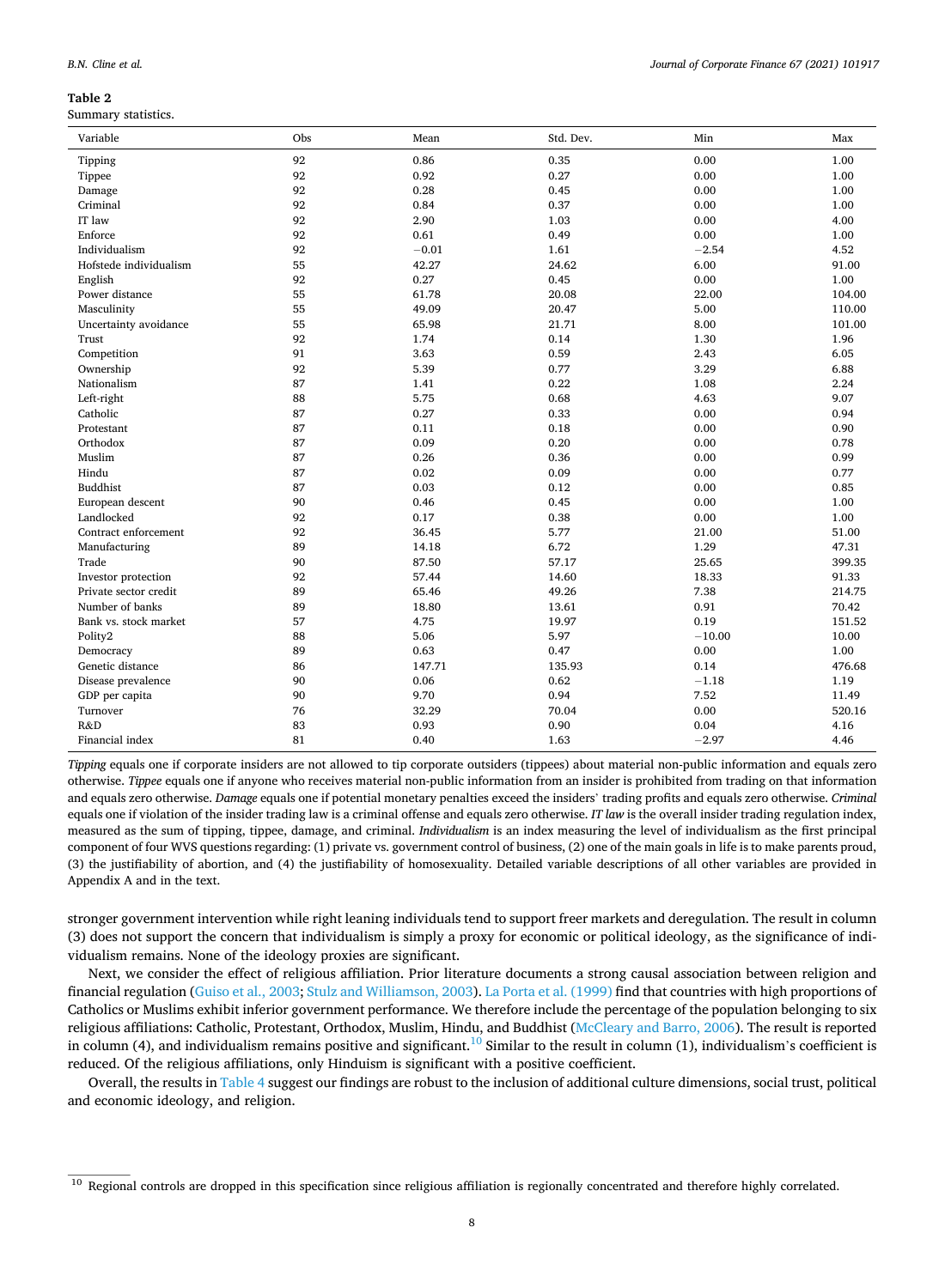<span id="page-8-0"></span>Individualism and insider trading regulation.

|                                   | (1)            | (2)                  | (3)            | (4)            | (5)           | (6)              |
|-----------------------------------|----------------|----------------------|----------------|----------------|---------------|------------------|
| Dep. Var:                         | Tipping        | Tippee               | Damage         | Criminal       | IT law        | IT law           |
|                                   | Ordered probit | Ordered probit       | Ordered probit | Ordered probit | Ordered logit | Ordered<br>logit |
| Individualism                     | $0.479***$     | $0.595***$           | 0.048          | $0.301**$      | $0.288**$     | $0.703***$       |
|                                   | (0.142)        | (0.173)              | (0.088)        | (0.120)        | (0.128)       | (0.185)          |
| English                           |                |                      |                |                |               | 0.019            |
|                                   |                |                      |                |                |               | (0.848)          |
| Regional controls<br>Observations | No<br>92       | N <sub>o</sub><br>92 | No<br>92       | No<br>92       | No.<br>92     | Yes<br>92        |
| Pseudo $R^2$                      | 14.9%          | 17.6%                | 0.3%           | 8.1%           | 2.4%          | 15.1%            |
|                                   |                |                      |                |                |               |                  |
| Panel B: OLS estimates            |                |                      |                |                |               |                  |
| Dep. Var:                         | (1)            | (2)                  | (3)            | (4)            | (5)           | (6)              |
|                                   | Tipping        | Tippee               | Damage         | Criminal       | IT law        | IT law           |
|                                   | <b>OLS</b>     | <b>OLS</b>           | <b>OLS</b>     | <b>OLS</b>     | <b>OLS</b>    | <b>OLS</b>       |
| Individualism                     | $0.065***$     | $0.042***$           | 0.017          | $0.057***$     | $0.180***$    | $0.279***$       |
|                                   | (0.019)        | (0.016)              | (0.031)        | (0.020)        | (0.061)       | (0.076)          |
| English                           |                |                      |                |                |               | 0.218            |
|                                   |                |                      |                |                |               | (0.362)          |
| Regional controls                 | No             | No                   | No             | No             | No            | Yes              |
| Constant                          | $0.859***$     | $0.924***$           | $0.283***$     | $0.838***$     | $2.904***$    | $3.185***$       |
|                                   | (0.035)        | (0.027)              | (0.047)        | (0.038)        | (0.103)       | (0.379)          |
| Observations<br>$R^2$             | 92             | 92                   | 92             | 92             | 92            | 92               |
|                                   | 8.9%           | 6.3%                 | 0.4%           | 6.0%           | 7.9%          | 23.6%            |

This table reports baseline regressions of individualism on insider trading regulation. Panel A reports ordered probit and ordered logit regressions. Panel B reports OLS estimates. *Tipping* equals one if corporate insiders are not allowed to tip corporate outsiders (tippees) about material non-public information and equals zero otherwise. *Tippee* equals one if anyone who receives material non-public information from an insider is prohibited from trading on that information and equals zero otherwise. *Damage* equals one if potential monetary penalties exceed the insiders' trading profits and equals zero otherwise. *Criminal* equals one if violation of the insider trading law is a criminal offense and equals zero otherwise. *IT law* is the overall insider trading regulation index, measured as the sum of tipping, tippee, damage, and criminal binary variables. *Individualism* is an index measuring the level of individualism as the first principal component of four WVS questions regarding: (1) private vs. government control of business, (2) one of the main goals in life is to make parents proud, (3) the justifiability of abortion, and (4) the justifiability of homosexuality. *English* is a dummy indicating whether a country has English legal origin (common law). *Regional controls* are dummies reflecting a country's location. Detailed variable descriptions are provided in Appendix A. Robust standard errors are reported in parenthesis. \*\*\*, \*\*, and \* denote significance at 1%, 5%, and 10%, respectively.

#### *4.3. Robustness to additional controls*

In this section we examine whether the results are robust to the inclusion of additional institutional, economic, and financial variables. In [Table 5,](#page-10-0) column (1), we include two additional legal origin variables: French and German. The omitted reference group is Scandinavian legal origin. The results indicate our initial findings are robust. Specifically, a one standard deviation increase in individualism leads to a 0.43 increase in insider trading regulation, which is 41% of its standard deviation. In addition, the coefficients of both French and German legal origin are insignificant, suggesting that these legal traditions are not significantly different from Scandinavian legal origin. This also suggests that the distinction between English common law and all other civil law traditions used in our main estimations is valid.

Colonization patterns greatly affect present-day economic and financial development and institutional quality since colonizers brought with them their values, norms, governance rules, and structure of government ([Putterman and Weil, 2010;](#page-22-0) [Easterly and](#page-21-0) [Levine, 2016\)](#page-21-0). We therefore include a variable identifying the share of population in a country with European descent to control for the possibility that our results are biased due to European ancestry ([Ashraf and Galor, 2013](#page-21-0)).

[Olson \(1982\)](#page-22-0) argues that whether a country is landlocked can largely determine the extent of international trade, which in turn drives inefficient regulation reform. We thus include a variable representing whether a country is landlocked [\(World Fact Book, 2020](#page-22-0)). In addition, [Djankov et al. \(2003b\)](#page-21-0) state that judiciary efficiency affects the quality of government, including regulation; thus, we control for the efficiency of contract enforcement in a country. Results from this specification are reported in column (2) of [Table 5](#page-10-0). Individualism remains positive and significant to these inclusions.

Next, we explore the possibility that our results are biased due to the influence of the structure of a country's economy and control for the share of manufacturing and international trade relative to GDP in column (3). Data are collected from World Development Indicators (WDI, 2020). Individualism is robust to these additional controls. Trade has a negative and significant impact on a country's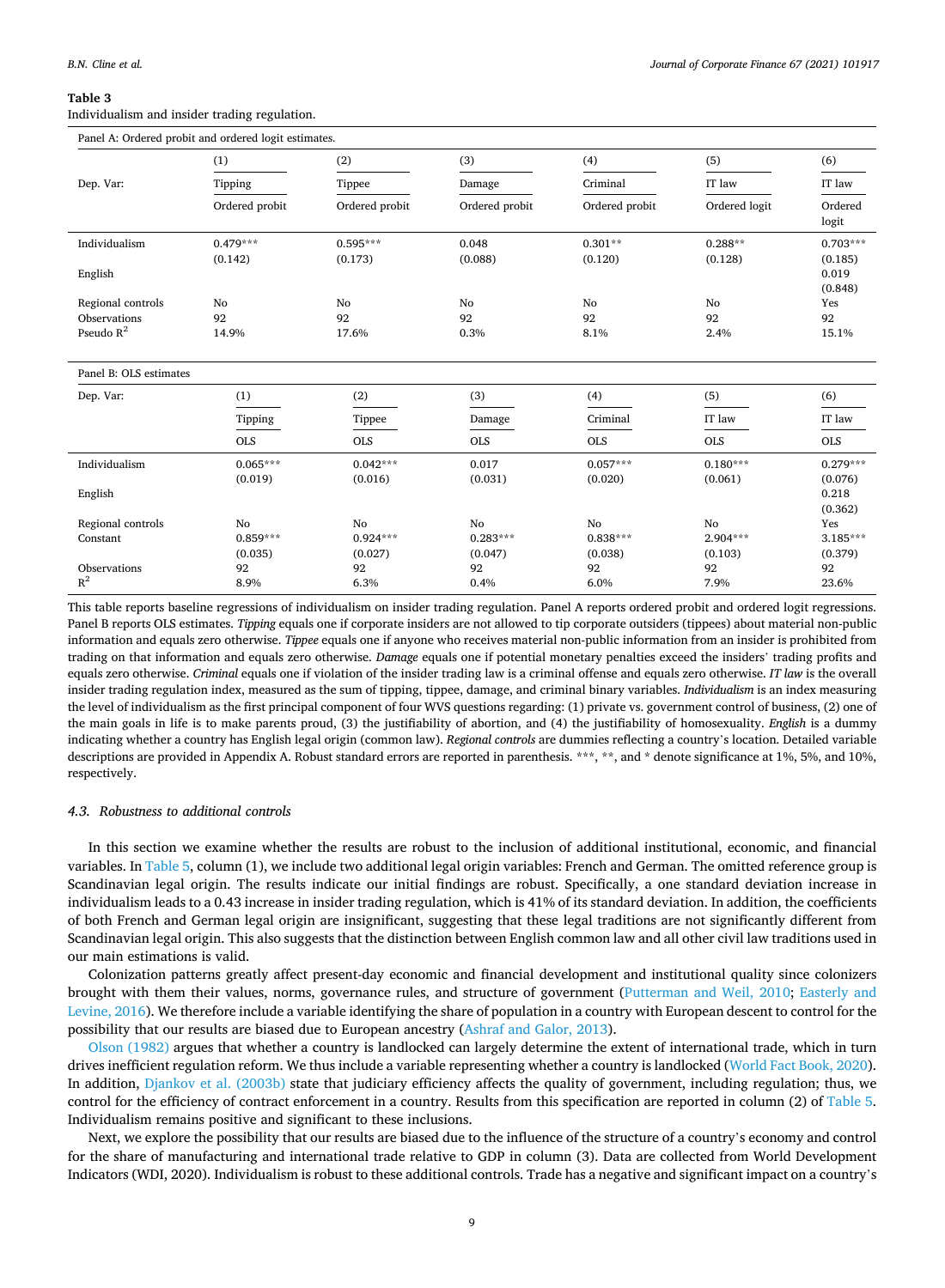<span id="page-9-0"></span>Individualism and insider trading regulation: Additional cultural controls.

| Dep. Var.: IT law         |          |            |                     |            |
|---------------------------|----------|------------|---------------------|------------|
|                           | (1)      | (2)        | (3)                 | (4)        |
| Individualism             | $0.178*$ | $0.269***$ | $0.275**$           | $0.179**$  |
|                           | (0.097)  | (0.085)    | (0.105)             | (0.081)    |
| Power distance            | $-0.006$ |            |                     |            |
|                           | (0.006)  |            |                     |            |
| Masculinity               | $0.008*$ |            |                     |            |
|                           | (0.004)  |            |                     |            |
| Uncertainty avoidance     | $-0.005$ |            |                     |            |
|                           | (0.005)  |            |                     |            |
| Trust                     |          | $-0.213$   |                     |            |
|                           |          | (0.719)    |                     |            |
| Competition               |          |            | 0.101               |            |
|                           |          |            | (0.215)             |            |
| Ownership                 |          |            | 0.077               |            |
| Nationalism               |          |            | (0.182)<br>$-0.393$ |            |
|                           |          |            | (0.599)             |            |
| Left-right                |          |            | $-0.136$            |            |
|                           |          |            | (0.195)             |            |
| $\operatorname{Catholic}$ |          |            |                     | $-0.090$   |
|                           |          |            |                     | (0.594)    |
| Protestant                |          |            |                     | 0.370      |
|                           |          |            |                     | (0.648)    |
| Orthodox                  |          |            |                     | $-0.208$   |
|                           |          |            |                     | (0.614)    |
| Muslim                    |          |            |                     | 0.116      |
|                           |          |            |                     | (0.515)    |
| Hindu                     |          |            |                     | $0.986**$  |
|                           |          |            |                     | (0.486)    |
| Buddhist                  |          |            |                     | 0.690      |
|                           |          |            |                     | (0.744)    |
| English                   | $-0.563$ | 0.221      | 0.461               | 0.422      |
|                           | (0.441)  | (0.366)    | (0.444)             | (0.286)    |
| Regional controls         | Yes      | Yes        | Yes                 | $\rm No$   |
| Constant                  | 4.619*** | $3.549***$ | 4.223***            | $2.768***$ |
|                           | (0.486)  | (1.270)    | (1.422)             | (0.423)    |
| Observations              | 55       | 92         | 83                  | 87         |
| $\mathbb{R}^2$            | 41.5%    | 23.6%      | 23.4%               | 15.5%      |

This table reports OLS regressions with insider trading regulation as the dependent variable and individualism and other cultural controls as independent variables. *IT law* is the overall insider trading regulation index, measured as the sum of tipping, tippee, damage, and criminal. *Individualism* is an index measuring the level of individualism in a country. *Power distance* is the degree to which less powerful members of society accept and expect power to be distributed unequally. *Masculinity* measures lack of emphasis on caring for others, solidarity, and equality of life. *Uncertainty avoidance* is the degree to which members of society are comfortable in unstructured situations. *Trust* is the percentage of respondents answering "yes" to the question: most people can be trusted. *Competition* is the mean score to the question: competition is good (1) or competition is harmful (10). *Ownership*  is the mean score to the question: private ownership should be increased (1) or government ownership should be increased (10). *Nationalism* is the percentage of respondents answering "yes" to the question: when jobs are scarce priority should be given to nationals instead of immigrants. *Left-right*  is individuals' self-reported position on the left-right political spectrum. *Catholic, Protestant, Orthodox, Muslim, Hindu,* and *Buddhist* are the percentage of population belonging to each religion in 2000. *English* is a dummy indicating whether a country has English legal origin. *Regional controls* are dummies reflecting a country's location. Detailed variable descriptions are provided in Appendix A. Robust standard errors are reported in parenthesis. \*\*\*, \*\*, and \* denote significance at 1%, 5%, and 10%, respectively.

## insider trading regulation.

In column (4), we include a measure of financial regulation, minority investor protection. Investor protection captures the strength of rules regarding the use of corporate assets, shareholder rights, governance, and transparency ([World Bank, 2020b](#page-22-0)). Countries adopting stronger protections for shareholders may regulate insider trading more intensively. As shown, individualism is positive and highly significant. Investor protection is positive and significant at the 5% level, suggesting that countries that protect shareholder rights also provide protections against insider trading.

Next, we include several measures of financial market development. First, we include domestic credit to the private sector as an overall proxy for financial health. We also include the number of commercial bank branches per 100,000 adults to capture the availability of banking in a country. Both variables are collected from [World Bank, 2020a.](#page-22-0) Results reported in column (5) show that individualism is robust to these financial development controls, and neither private sector credit nor number of banks is significantly associated with insider trading regulation.

Lastly, in column (6), we include two additional financial market controls. To capture reliance on debt versus equity, we include total bank loans over stock market capitalization (WDI, 2020). As companies in a country rely more on equity relative to debt to raise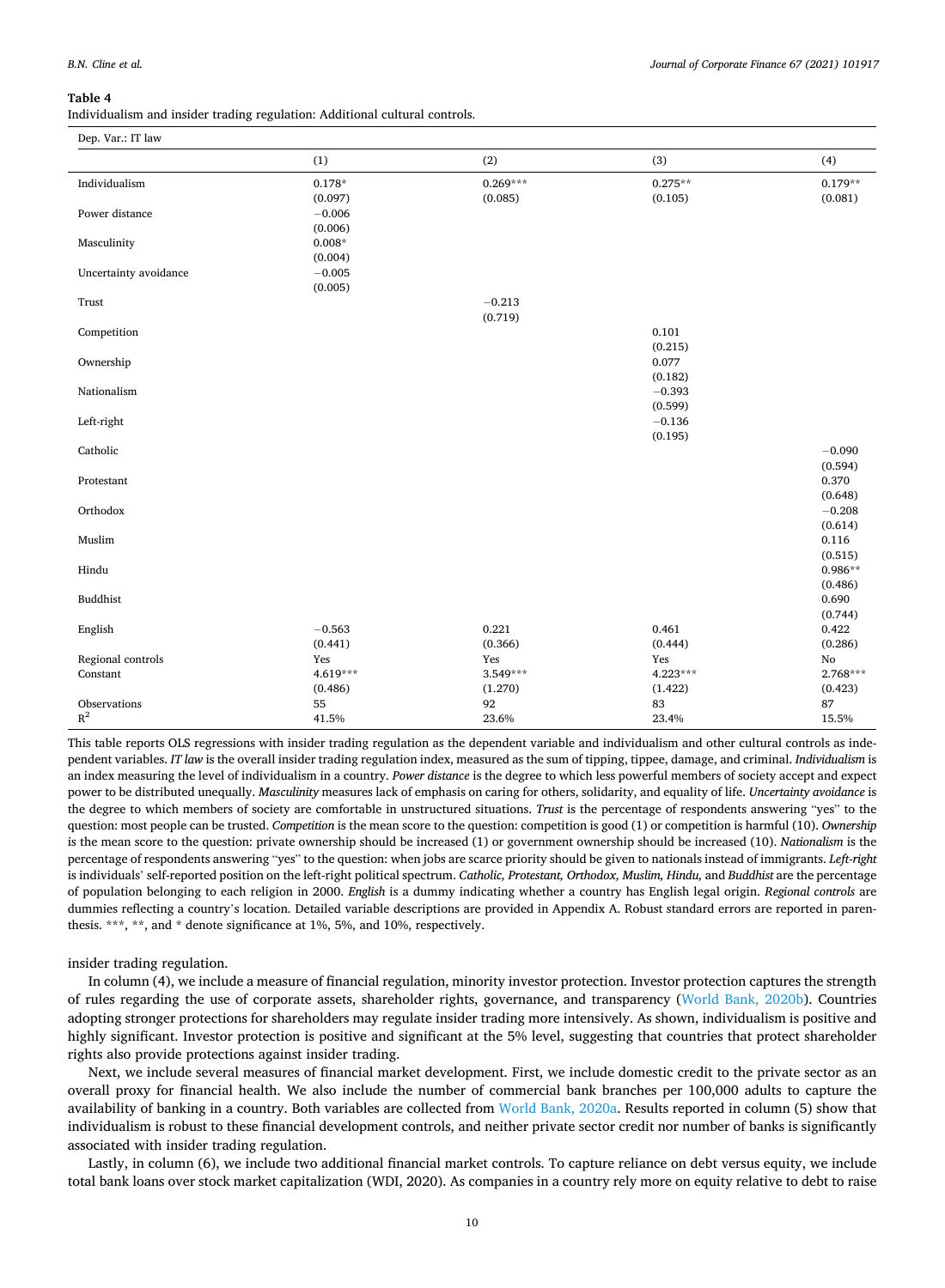<span id="page-10-0"></span>Individualism and insider trading regulation: Additional controls.

| Dep. Var.: IT law     |            |            |            |            |                     |            |
|-----------------------|------------|------------|------------|------------|---------------------|------------|
|                       | (1)        | (2)        | (3)        | (4)        | (5)                 | (6)        |
| Individualism         | $0.264***$ | $0.330***$ | $0.278***$ | $0.245***$ | $0.230***$          | $0.179**$  |
|                       | (0.084)    | (0.093)    | (0.080)    | (0.072)    | (0.085)             | (0.069)    |
| French                | 0.076      |            |            |            |                     |            |
|                       | (0.386)    |            |            |            |                     |            |
| German                | 0.389      |            |            |            |                     |            |
|                       | (0.311)    |            |            |            |                     |            |
| European descent      |            | $-0.221$   |            |            |                     |            |
|                       |            | (0.400)    |            |            |                     |            |
| Landlocked            |            | $-0.560*$  |            |            |                     |            |
|                       |            | (0.295)    |            |            |                     |            |
| Contract enforcement  |            | 0.026      |            |            |                     |            |
|                       |            | (0.019)    |            |            |                     |            |
| Manufacturing         |            |            | $-0.015$   |            |                     |            |
|                       |            |            | (0.019)    |            |                     |            |
| Trade                 |            |            | $-0.003**$ |            |                     |            |
|                       |            |            | (0.001)    |            |                     |            |
| Investor protection   |            |            |            | $0.026**$  |                     |            |
|                       |            |            |            | (0.010)    |                     |            |
| Private sector credit |            |            |            |            | 0.003               |            |
|                       |            |            |            |            | (0.003)             |            |
| Number of banks       |            |            |            |            | $-0.001$<br>(0.007) |            |
| Bank vs. stock market |            |            |            |            |                     | $-0.003*$  |
|                       |            |            |            |            |                     | (0.001)    |
| GDP per capita        |            |            |            |            |                     | 0.087      |
|                       |            |            |            |            |                     | (0.152)    |
| English               | 0.371      | 0.224      | 0.133      | $-0.161$   | 0.107               | $-0.508**$ |
|                       | (0.445)    | (0.353)    | (0.456)    | (0.337)    | (0.431)             | (0.246)    |
| Regional controls     | Yes        | Yes        | Yes        | Yes        | Yes                 | Yes        |
| Constant              | $3.064***$ | $2.331***$ | $3.578***$ | $2.374***$ | $3.722***$          | $3.662***$ |
|                       | (0.501)    | (0.796)    | (0.528)    | (0.700)    | (0.495)             | (1.229)    |
| Observations          | 92         | 90         | 88         | 92         | 88                  | 57         |
| $R^2$                 | 24.8%      | 28.7%      | 30.2%      | 31.1%      | 22.6%               | 35.9%      |
|                       |            |            |            |            |                     |            |

OLS regressions with insider trading regulation as the dependent variable and individualism as the primary independent variable with other controls are reported. *IT law* is the overall insider trading regulation index, measured as the sum of tipping, tippee, damage, and criminal. *Individualism* is an index measuring the level of individualism in a country. *French*, *German*, and *English* are dummy variables indicating whether a country has French, German, or English legal origin. *European descent* measures the share of a country's population with European descent. *Landlocked* is a dummy indicating whether a country is landlocked. *Contract enforcement* is the average number of procedures required to enforce a contract in a government court. *Manufacturing* is the total output of the manufacturing sector in a country as a percentage of GDP. *Trade* is the sum of exports and imports of goods and services as a percentage of GDP. *Investor protection* is minority shareholder protection, measured as strength of rules regarding use of corporate assets, shareholder rights, governance, and transparency. *Private sector credit* is domestic credit to the private sector as a percentage of GDP. *Number of banks* is the number of commercial bank branches. *Bank* vs. *stock market* measures total bank loans over stock market capitalization. *GDP*  per capita is the natural log of GDP per capita, PPP (constant 2017 international \$). *Regional controls* are dummies reflecting a country's location. Detailed variable descriptions are provided in Appendix A. Robust standard errors are reported in parenthesis. \*\*\*, \*\*, and \* denote significance at 1%, 5%, and 10%, respectively.

capital, the demand for stock market regulation should increase. We also control for a country's overall level of economic development by including the log of GDP per capita (PPP, constant 2017 international \$, WDI, 2020). The inclusion of GDP per capita likely results in overcontrolling since income is highly correlated with individualism ([Gorodnichenko and Roland, 2017](#page-21-0)), but it mitigates concern of omitted variable bias. Individualism remains positive and significant to these inclusions, and bank vs. stock market is negative and significant at the 10% level.

Collectively, our results are robust to the inclusion of additional legal traditions, economic structure, judicial efficiency, geography, colonial history, investor protection regulation, and overall economic and financial development.<sup>11</sup>

 $11$  In non-tabulated results we include several additional variables shown to influence a country's rules and institutions. We consider the proportion of a country's population belonging to an ethnic group that is partitioned by the country's border [\(Alesina et al., 2011\)](#page-21-0) and the abundance of land suitable for growing wheat relative to growing sugarcane [\(Easterly, 2007](#page-21-0)). We also include the independence date of each country (Hensel's ICOW Colonial History Dataset, version 1.0), and ethnic, linguistic, and religious fractionalization variables ([Alesina et al., 2003](#page-21-0)). Individualism retains its significance. Results are available upon request.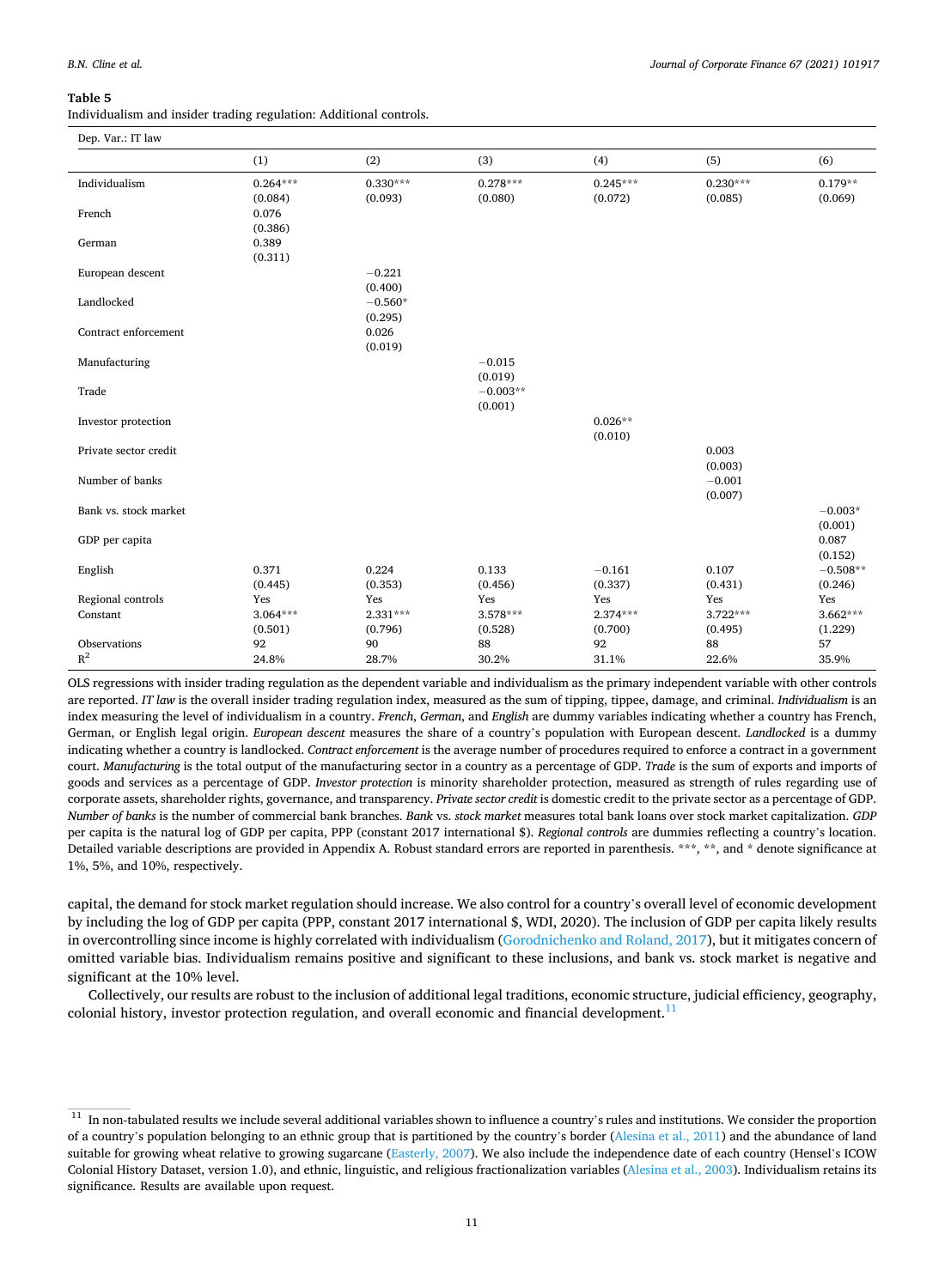#### *4.4. IV estimation*

A legitimate concern is that a third factor, such as financial development, may influence a society's opinion toward insider trading regulation and social norms regarding individualism versus collectivism, rendering individualism endogenous. To address this concern, we perform two-stage least squares regressions using two instrumental variables: genetic distance ([Spolaore and Wacziarg,](#page-22-0) [2009\)](#page-22-0) and historical prevalence of infectious diseases [\(Murray and Schaller, 2010](#page-22-0)).

Genetic distance measures the time since two populations shared common ancestors and provides a summary of the general relatedness between populations. It is captured by a weighted *F<sub>ST</sub>* genetic distance index, which is calculated by measuring the variance in gene frequencies across populations as a share of the population's average gene frequencies [\(Spolaore and Wacziarg, 2009, 2013,](#page-22-0) [2018\)](#page-22-0). According to [Spolaore and Wacziarg \(2009, p. 471\),](#page-22-0) like genetic information, cultural values are transmitted from parent to child, making genetic distance "an excellent summary statistic capturing divergence in the whole set of implicit beliefs, customs, habits, biases, conventions, etc. that are transmitted across generations." [Gorodnichenko and Roland \(2011, 2017\)](#page-21-0) extend this logic by demonstrating that genetic distance between countries predicts individualism. Similarly, [Ahern et al. \(2015\)](#page-21-0) and [Jha and Panda \(2017\)](#page-21-0) use genetic distance as an instrument for individualism in predicting cross-border financial activity.

Since Sweden has the highest score of individualism in our sample, we use genetic distance from Sweden as an instrumental variable. As a country is more genetically distant from Sweden, individuals in those countries are more culturally distant, including differences in average levels of individualism. For example, the most genetically distant country from Sweden is Vietnam, which also has a low individualism score. We therefore expect genetic distance to negatively associate with individualism. The data are collected from [Spolaore and Wacziarg \(2009\).](#page-22-0)

We also use historical prevalence of infectious disease as an instrument. [Murray and Schaller \(2010\)](#page-22-0) argue that disease prevalence influences the relative costs and benefits associated with specific behaviors. Since individual behavior and cultural norms prescribing behavior are responsive to these relative costs and benefits, disease prevalence is argued to be a cause, rather than a consequence, of contemporary cross-cultural differences. For example, [Murray and Schaller \(2010\)](#page-22-0) suggest that the use of culinary spices can be costly, but it brings health benefits since spices are powerful antibiotics. Thus, spices are more likely to be used in regions with relatively higher prevalence of infectious diseases. In this example, the cultural difference revealed from the use of spices may be caused by the prevalence of infectious disease.

When contagious diseases are prevalent, people seek larger social units, such as government, as a defense mechanism or recovering device. Cultures in countries suffering from infectious diseases emphasize tradition, put stronger limits on individual behavior, and show less openness toward foreigners. Consequently, areas with a greater prevalence of infectious disease have an incentive to discount individual rights when they conflict with efforts to prevent the spread of disease ([Thornhill and Fincher, 2014\)](#page-22-0). [Nikolaev and](#page-22-0) [Salahodjaev \(2017\)](#page-22-0) provide evidence showing that individuals who perceive themselves to be more exposed to infectious disease are more likely to develop traits associated with the avoidance of outsiders. [Fincher et al. \(2008\)](#page-21-0) illustrate that societies with a higher historical prevalence of infectious diseases exhibit more collectivist values. Based on this logic, a negative correlation between disease prevalence and individualism is expected. We utilize a seven-item index created by [Murray and Schaller \(2010\)](#page-22-0) to proxy for historical disease prevalence.<sup>12</sup>

As shown in the correlation matrix in Appendix C, both genetic distance and disease prevalence are negatively and significantly correlated with individualism (− 0.36 and − 0.67, respectively) at the 1% level, suggesting that increases in each correlate with lower levels of individualism. The first stage regression results are reported in [Table 6](#page-12-0), Panel A. Generally, our instruments have the expected sign and significance. In addition, all F-statistics are greater than 10 and the R-squareds are above 0.20, minimizing concern of weak instrument bias.

Panel B of [Table 6](#page-12-0) presents the second stage results. In column (1), the coefficient of the exogenous component of individualism is positive and significant at the 1% level. In addition, the coefficient (0.35) is larger than that of the OLS regression (0.28). A one standard deviation increase in individualism leads to an increase in the severity of insider trading regulation by 55% of a standard deviation, which is 1.25 times the size of the impact suggested by the OLS estimations. The larger IV coefficient implies that the OLS estimation suffers from attenuation bias.

In column (2), we switch our measure of individualism to Hofstede's original index. The result supports the argument that individualism increases insider trading regulation.

The remaining estimations address concerns regarding the exclusion restriction. First, we consider the possibility that genetic differences and disease prevalence affect insider trading regulation not through individualism but through other cultural dimensions. We include Hofstede's three additional culture dimensions, power distance, masculinity, and uncertainty avoidance. The results in column (3) show that the coefficient on individualism remains positive and significant at the 1% level. The alternative culture measures are insignificant.

Next, we consider the potential that our instruments determine insider trading regulation by influencing present-day trust levels. Since genetic distance determines cultural transmission, it may also determine the transmission of trust in a country. In addition, the prevalence of disease encouraged people to form tight social groups and be skeptical of outsiders. In column (4), we control for trust. The coefficient on individualism remains positive and significant, minimizing instrumental validity bias.

The exclusion restriction can also be violated if genetic distance or disease prevalence correlates with religious affiliation. We

<sup>&</sup>lt;sup>12</sup> The seven diseases included are leishmanisas, schistosomes, trypanosomes, malaria, typhus, filariae, and dengue.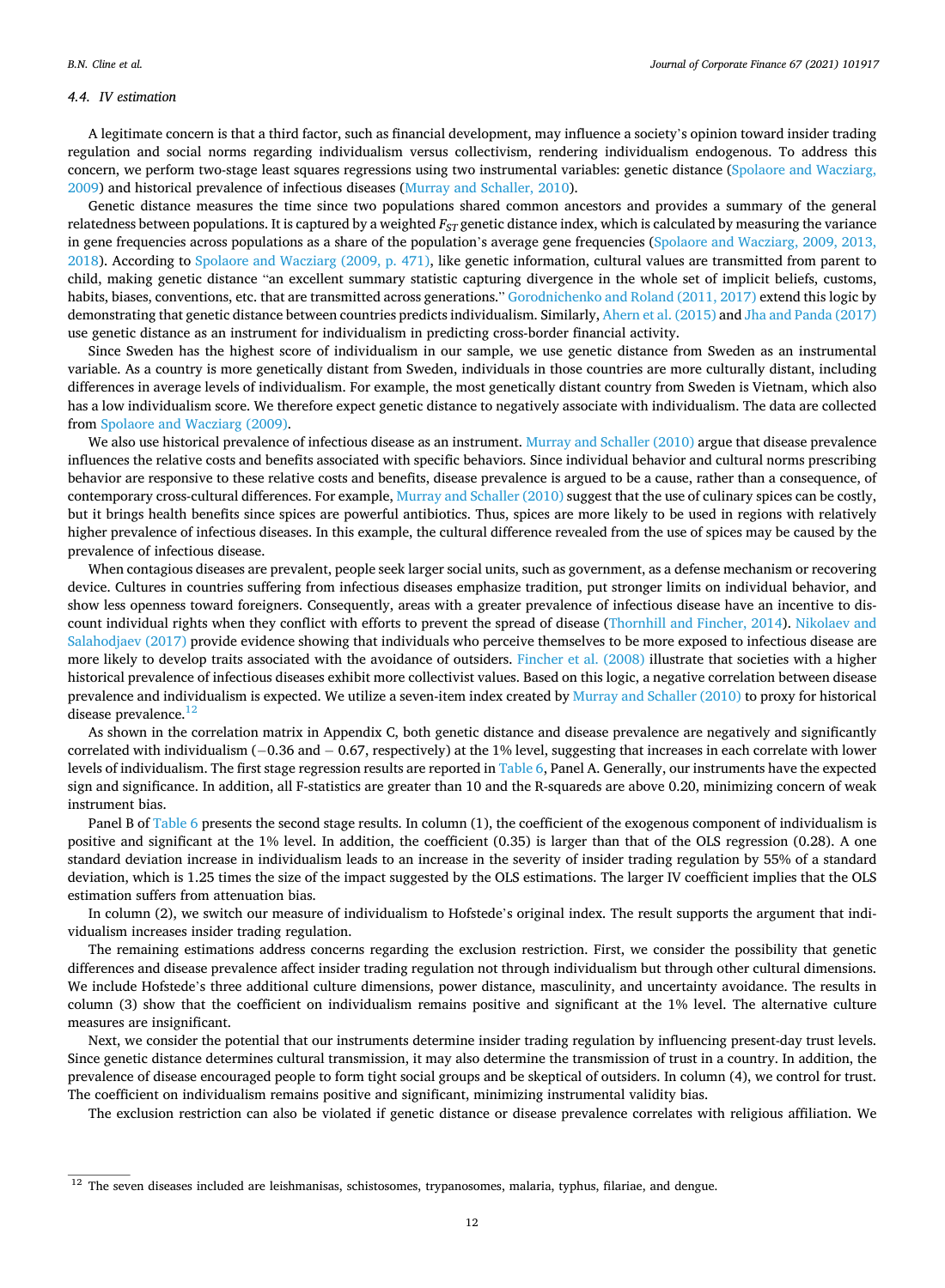Protestant

#### <span id="page-12-0"></span>**Table 6**

Individualism and insider trading regulation: IV regressions.

|                                                         | (1)                    | (2)                    | (3)                    | (4)                    | (5)                    | (6)                   | (7)                    | (8)                    | (9)                    |
|---------------------------------------------------------|------------------------|------------------------|------------------------|------------------------|------------------------|-----------------------|------------------------|------------------------|------------------------|
| Genetic distance                                        | $-0.007***$<br>(0.002) | $-0.089***$<br>(0.032) | $-0.008***$<br>(0.001) | $-0.007***$<br>(0.001) | $-0.005***$<br>(0.001) | $-0.003**$<br>(0.002) | $-0.007***$<br>(0.002) | $-0.006***$<br>(0.002) | $-0.007***$<br>(0.002) |
| Disease prevalence                                      | $-0.942***$<br>(0.245) | $-7.881$<br>(5.840)    | $-0.359$<br>(0.287)    | $-0.663***$<br>(0.222) | $-0.592***$<br>(0.181) | $-0.412*$<br>(0.234)  | $-0.935***$<br>(0.249) | $-0.825***$<br>(0.238) | $-0.425$<br>(0.292)    |
| Power distance                                          |                        |                        | $-0.022***$<br>(0.008) |                        |                        |                       |                        |                        |                        |
| Masculinity                                             |                        |                        | $-0.002$<br>(0.006)    |                        |                        |                       |                        |                        |                        |
| Uncertainty avoidance                                   |                        |                        | $-0.017**$<br>(0.008)  |                        |                        |                       |                        |                        |                        |
| Trust                                                   |                        |                        |                        | $-3.057***$<br>(0.968) |                        |                       |                        |                        |                        |
| Catholic                                                |                        |                        |                        |                        | $-1.274**$<br>(0.548)  |                       |                        |                        |                        |
| Protestant                                              |                        |                        |                        |                        | $1.747***$<br>(0.598)  |                       |                        |                        |                        |
| Orthodox                                                |                        |                        |                        |                        | $-1.953**$<br>(0.765)  |                       |                        |                        |                        |
| Muslim                                                  |                        |                        |                        |                        | $-2.885***$<br>(0.508) |                       |                        |                        |                        |
| Hindu                                                   |                        |                        |                        |                        | $-1.336*$<br>(0.741)   |                       |                        |                        |                        |
| <b>Buddhist</b>                                         |                        |                        |                        |                        | 0.050<br>(1.056)       |                       |                        |                        |                        |
| European descent                                        |                        |                        |                        |                        |                        | 1.898***<br>(0.425)   |                        |                        |                        |
| Landlocked                                              |                        |                        |                        |                        |                        | 0.313<br>(0.292)      |                        |                        |                        |
| Contract enforcement                                    |                        |                        |                        |                        |                        | $-0.029$<br>(0.020)   |                        |                        |                        |
| Investor protection                                     |                        |                        |                        |                        |                        |                       | 0.006<br>(0.007)       |                        |                        |
| Private sector credit                                   |                        |                        |                        |                        |                        |                       |                        | $0.011***$<br>(0.003)  |                        |
| Number of banks                                         |                        |                        |                        |                        |                        |                       |                        | $-0.003$<br>(0.010)    |                        |
| Bank vs. stock market                                   |                        |                        |                        |                        |                        |                       |                        |                        | $0.003*$<br>(0.002)    |
| GDP per capita                                          |                        |                        |                        |                        |                        |                       |                        |                        | 0.583<br>(0.415)       |
| English                                                 | $-0.064$<br>(0.203)    | 8.422<br>(6.168)       | $-0.679**$<br>(0.281)  | $-0.007$<br>(0.205)    | $-0.224$<br>(0.185)    | 0.054<br>(0.233)      | $-0.149$<br>(0.227)    | $-0.462*$<br>(0.235)   | $-0.574$<br>(0.519)    |
| Regional controls                                       | Yes                    | Yes                    | Yes                    | Yes                    | No                     | Yes                   | Yes                    | Yes                    | Yes                    |
| Constant                                                | $-0.374$               | 74.802***              | 1.649**                | 4.679***               | 1.804***               | 0.375                 | $-0.678$               | $-0.449$               | $-3.392$               |
|                                                         | (0.668)                | (11.130)               | (0.719)                | (1.663)                | (0.459)                | (1.052)               | (0.765)                | (0.611)                | (4.143)                |
| Observations                                            | 86                     | 53                     | 53                     | 86                     | 85                     | 85                    | 86                     | 83                     | 54                     |
| F-stat                                                  | 23.07                  | 15.84                  | 85.65                  | 26.51                  | 43.74                  | 33.06                 | 25.70                  | 18.17                  | 10.26                  |
| $R^2$                                                   | 66.4%                  | 64.1%                  | 80.9%                  | 70.9%                  | 73.3%                  | 73.2%                 | 66.6%                  | 71.7%                  | 73.5%                  |
| Panel B: Second stage with IT Law as dependent variable |                        |                        |                        |                        |                        |                       |                        |                        |                        |
|                                                         | (1)                    | (2)                    | (3)                    | (4)                    | (5)                    | (6)                   | (7)                    | (8)                    | (9)                    |

Individualism 0.351\*\*\* 0.461\*\*\* 0.355\*\* 0.293\*\* 0.596\* 0.298\*\* 0.312\*\* 0.404\*\*\*  $(0.126)$   $(0.152)$   $(0.154)$   $(0.143)$   $(0.343)$   $(0.131)$   $(0.150)$   $(0.140)$ Hofstede individualism 0.035\*\*\* (0.014) Power distance 0.003  $(0.007)$ <br>0.005 Masculinity  $(0.004)$ <br>-0.007 Uncertainty avoidance (0.006) Trust 0.032 (0.917)

Catholic − 0.058

 $\left( 0.589\right)$   $0.187$ 

(*continued on next page*)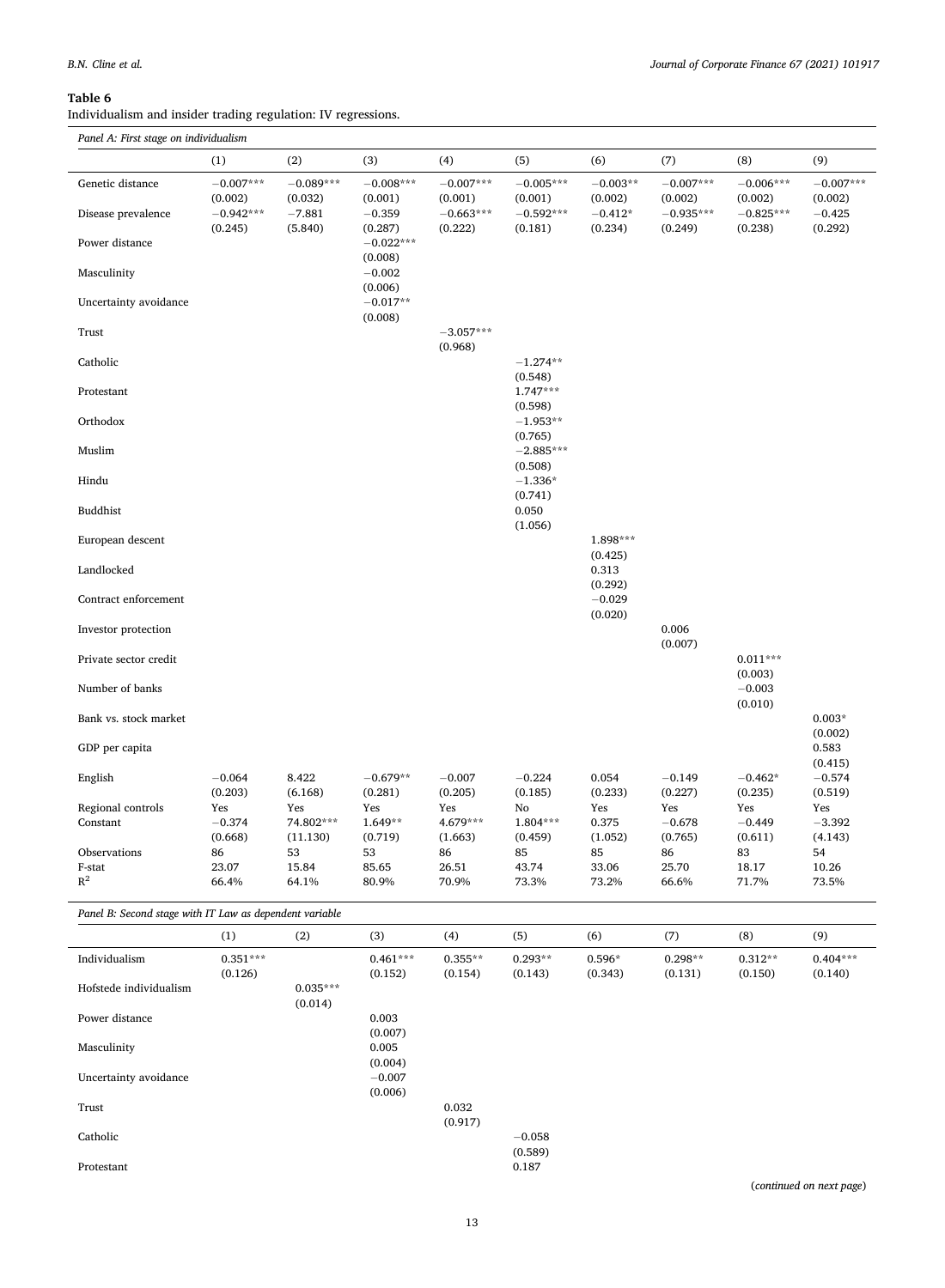#### **Table 6** (*continued* )

*Panel B: Second stage with IT Law as dependent variable* 

| Panel B. Second stage with H Law as dependent variable |                  |                      |                     |                  |                                 |                       |                       |                     |                        |
|--------------------------------------------------------|------------------|----------------------|---------------------|------------------|---------------------------------|-----------------------|-----------------------|---------------------|------------------------|
|                                                        | (1)              | (2)                  | (3)                 | (4)              | (5)                             | (6)                   | (7)                   | (8)                 | (9)                    |
| Orthodox                                               |                  |                      |                     |                  | (0.709)<br>$-0.226$<br>(0.604)  |                       |                       |                     |                        |
| Muslim                                                 |                  |                      |                     |                  | 0.381                           |                       |                       |                     |                        |
| Hindu                                                  |                  |                      |                     |                  | (0.608)<br>$1.059**$<br>(0.478) |                       |                       |                     |                        |
| <b>Buddhist</b>                                        |                  |                      |                     |                  | 0.754<br>(0.690)                |                       |                       |                     |                        |
| European descent                                       |                  |                      |                     |                  |                                 | $-0.827$<br>(0.931)   |                       |                     |                        |
| Landlocked                                             |                  |                      |                     |                  |                                 | $-0.677**$<br>(0.302) |                       |                     |                        |
| Contract enforcement                                   |                  |                      |                     |                  |                                 | 0.040<br>(0.025)      |                       |                     |                        |
| Investor protection                                    |                  |                      |                     |                  |                                 |                       | $0.029***$<br>(0.010) |                     |                        |
| Private sector credit                                  |                  |                      |                     |                  |                                 |                       |                       | 0.002<br>(0.003)    |                        |
| Number of banks                                        |                  |                      |                     |                  |                                 |                       |                       | $-0.003$<br>(0.007) |                        |
| Bank vs. stock market                                  |                  |                      |                     |                  |                                 |                       |                       |                     | $-0.005***$<br>(0.001) |
| GDP per capita                                         |                  |                      |                     |                  |                                 |                       |                       |                     | $-0.268$<br>(0.167)    |
| English                                                | 0.262<br>(0.363) | $-0.780*$<br>(0.422) | $-0.575$<br>(0.413) | 0.261<br>(0.365) | 0.458<br>(0.291)                | 0.134<br>(0.342)      | $-0.180$<br>(0.321)   | 0.230<br>(0.417)    | $-0.157$<br>(0.242)    |
| Regional controls                                      | Yes              | Yes                  | Yes                 | Yes              | No                              | Yes                   | Yes                   | Yes                 | Yes                    |
| Constant                                               | $3.000***$       | $3.482***$           | 4.691***            | 2.946*           | 2.715***                        | 2.383***              | $1.657**$             | $2.924***$          | $6.225***$             |
|                                                        | (0.642)          | (0.534)              | (0.837)             | (1.679)          | (0.437)                         | (0.808)               | (0.796)               | (0.675)             | (1.459)                |
| Observations                                           | 86               | 53                   | 53                  | 86               | 85                              | 85                    | 86                    | 83                  | 54                     |
| KP rank                                                | 15.58            | 5.53                 | 12.93               | 14.57            | 23.30                           | 5.74                  | 14.97                 | 11.86               | 6.89                   |
| KP rank p-value                                        | $0.00\,$         | 0.06                 | 0.00                | 0.00             | 0.00                            | 0.06                  | 0.00                  | 0.00                | 0.03                   |
| Hansen J p-value                                       | 0.84             | 0.81                 | 0.72                | 0.85             | 0.18                            | 0.70                  | 0.89                  | 0.87                | 0.22                   |
| $R^2$                                                  | 24.2%            | 20.7%                | 36.0%               | 24.2%            | 15.2%                           | 25.5%                 | 34.8%                 | 24.7%               | 21.8%                  |
|                                                        |                  |                      |                     |                  |                                 |                       |                       |                     |                        |

This table reports two-stage least squares regressions using genetic distance and historical prevalence of infectious diseases as instruments for individualism. Panel A reports the first stage regressions with *Individualism* as the dependent variable in columns (1) and (3) though (9); column (2) uses *Hofstede individualism* as the dependent variable. Panel B presents the second stage results with *IT law* as the dependent variable. *Genetic distance*  is the weighted *F<sub>ST</sub>* genetic distance index from Sweden, which is calculated by measuring the variance in gene frequencies across populations as a share of the population's average gene frequencies. *Disease prevalence* represents the historical prevalence of seven infectious diseases: leishmanisas, schistosomes, trypanosomes, malaria, typhus, filariae, and dengue. All variables are as described in previous tables and in Appendix A. Robust standard errors are reported in parenthesis. \*\*\*, \*\*, and \* denote significance at 1%, 5%, and 10%, respectively. In Panel B, the Kleibergen-Paap rank test for under-identification is reported with the associated *p*-value. Hansen's J p-values are also reported.

therefore include our six religious affiliations in column (5). The coefficient of individualism remains significant, reducing concern that our instruments affect insider trading regulation through religion. Like the OLS estimation, Hinduism is the only religion that is significant.

As argued by [Ashraf and Galor \(2013\)](#page-21-0) and [Easterly and Levine \(2016\)](#page-21-0), the share of population in a country with European descent affects economic development, human capital, technology, and institutional quality. Genetic distance from Sweden, by construction, is correlated with a population's share of European descent. Furthermore, geographic remoteness affects the ability of disease prevalence to influence culture, as geography influences the spread of infectious disease. Genetic distance is also shown to correlate with presentday institutional quality, such as contract enforcement. In column (6), controls for European descent, landlocked, and contract enforcement are included to eliminate these channels of influence. Individualism remains positive and significant to these inclusions, providing additional evidence that individualism directly influences insider trading regulation.

Investor protection is included in column (7) to eliminate concern that our instruments broadly influence financial regulation. As shown, individualism remains positive and significant. Investor protection is also positive and significant. Lastly, we include proxies for financial and economic development to eliminate these channels of influence. In column (8), we include private sector credit and number of banks. The bank to stock market capitalization ratio and GDP per capita are included in column (9). In both specifications individualism is positive and significant, indicating that our instruments are not impacting insider trading regulation through financial or economic development.

As shown in Panel B, all *p*-values from the KP rank statistic are less than 0.10, rejecting the null that our instruments are weak. Furthermore, all p-values from the Hansen J overidentification test are insignificant, suggesting that we cannot reject the null hypothesis that the instruments are valid, conditional on at least one instrument being valid. The fact that our instruments are motivated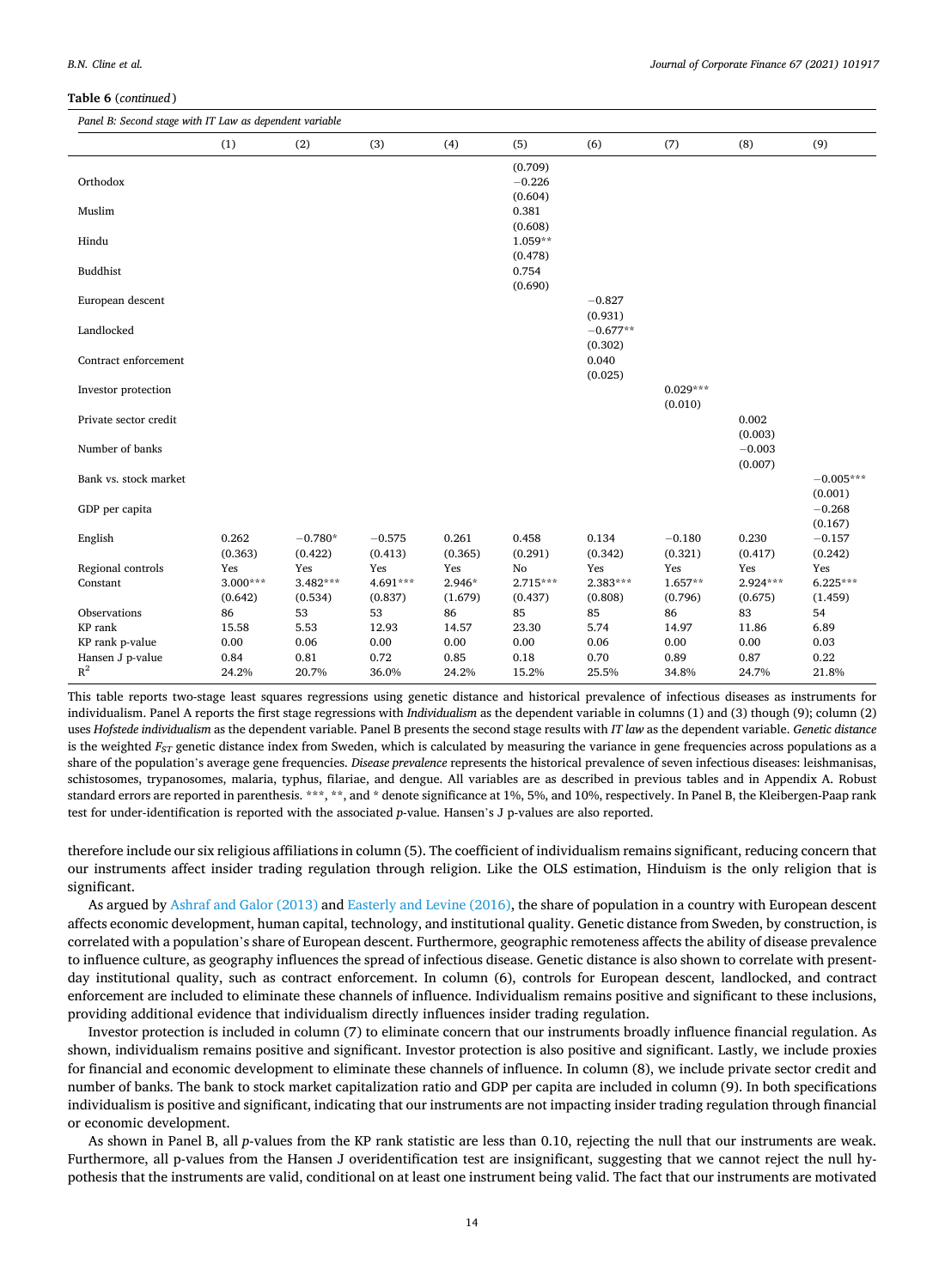by different theoretical arguments strengthens the case that we do not suffer from weak instrument bias and the exclusion restriction is in fact met.

Overall, the results from IV regressions are in line with the results from OLS estimations. More importantly, the larger coefficients on individualism from the IV regressions illustrate that OLS estimations may underestimate the degree of impact of individualism on insider trading regulation.

## **5. Individualism, democracy, and insider trading regulation**

In the previous sections we establish that individualism influences the adoption and severity of insider trading regulation. We now examine a channel through which individualism can influence insider trading policy. Specifically, we evaluate the possibility that culture affects financial regulation through its influence on political institutions.

A substantial body of work documents that individualism affects the quality of a country's political institutions ([Licht et al., 2007](#page-21-0); [Tabellini, 2008;](#page-22-0) [Klasing, 2013;](#page-21-0) [Gorodnichenko and Roland, 2020](#page-21-0)). Individualism, therefore, can increase democratic rights and accountability, which in turn allows individuals to express preferences over financial regulation. This argument is based on the work of [North \(1990\)](#page-22-0), [Williamson \(2000\)](#page-22-0), and [Roland \(2004\),](#page-22-0) who posit a hierarchy of institutional layers. In this framework, cultural values form the most fundamental and persistent layer, which serves as the foundation for formal political institutions. These political institutions have a direct impact on the formation of laws and policies. Collectively, this implies that culture has a causal relation to political institutions, which in turn impacts the formation of financial policy.

Empirically, [Djankov et al. \(2002\)](#page-21-0) demonstrate that democracy impacts new business entry regulation. If their findings are generalizable, the association between individualism and insider trading regulation that we document could attenuate when democracy is included. It is possible, however, that individualism directly and independently affects insider trading regulation. If this is the case, we expect individualism to remain significant in the regressions. On the other hand, it is also possible that individualism only determines insider trading regulation indirectly through its influence on democracy. If so, we expect individualism to lose significance and democracy to be significant in the specifications.

To alleviate concern that a particular democracy measure biases our results, we include two democracy variables used in the literature. The first, Polity2, captures political participation, fair competition in selecting political leaders, and constraints on executive power. It ranges from − 10 to 10, with 10 representing strong democracy (Polity5). The second variable is a dichotomous measure classifying political regimes as democracy (1) or dictatorship (0) ([Cheibub et al., 2010](#page-21-0)). Results are presented in Table 7. In each specification, we continue to control for English legal origin and regional effects.

OLS regressions reported in columns (1) and (2) show that the coefficients on individualism are positive and significant at the 1% level but neither democracy variable is significant. Marginal effects from column (1) indicate a one standard increase in individualism

| Dep. Var.: IT law |            |            |           |            |
|-------------------|------------|------------|-----------|------------|
|                   | (1)        | (2)        | (3)       | (4)        |
|                   | <b>OLS</b> | <b>OLS</b> | IV        | IV         |
| Individualism     | $0.267***$ | $0.314***$ | $0.339**$ | $0.396***$ |
|                   | (0.072)    | (0.082)    | (0.139)   | (0.143)    |
| Polity2           | 0.008      |            | 0.002     |            |
|                   | (0.022)    |            | (0.022)   |            |
| Democracy         |            | $-0.305$   |           | $-0.384$   |
|                   |            | (0.309)    |           | (0.368)    |
| English           | 0.326      | 0.310      | 0.303     | 0.286      |
|                   | (0.381)    | (0.382)    | (0.371)   | (0.368)    |
| Regional controls | Yes        | Yes        | Yes       | Yes        |
| Constant          | $3.024***$ | $3.325***$ | 2.952***  | $3.144***$ |
|                   | (0.426)    | (0.474)    | (0.668)   | (0.640)    |
| Observations      | 88         | 89         | 85        | 85         |
| Hansen J p-value  |            |            | 0.83      | 0.60       |
| $R^2$             | 24.1%      | 24.9%      | 24.9%     | 25.6%      |

## **Table 7**

Democracy, individualism, and insider trading regulation.

Reported are OLS and IV regressions with insider trading regulation as the dependent variable and individualism as the primary independent variable. Columns (3) and (4) present the second stage results with genetic distance and disease prevalence as instruments for individualism. *Genetic distance* is the weighted  $F_{ST}$  genetic distance index from Sweden, which is calculated by measuring the variance in gene frequencies across populations as a share of the population's average gene frequencies. *Disease prevalence* represents the historical prevalence of seven infectious diseases: leishmanisas, schistosomes, trypanosomes, malaria, typhus, filariae, and dengue. *IT law* is the overall insider trading regulation index, measured as the sum of tipping, tippee, damage, and criminal binary variables. *Individualism* is an index measuring the level of individualism in a country. *Polity2* is a measure of political participation, fair competition in selecting political leaders, and constraints on executive power. It ranges from − 10 to 10, with 10 representing strong democracy. *Democracy* is a dichotomous democracy measure classifying political regimes as democracy (1) or dictatorship (0). *English* is a dummy indicating whether a country has English legal origin (common law). *Regional controls* are dummies reflecting a country's location. Detailed variable descriptions are provided in Appendix A. Robust standard errors are reported in parenthesis. \*\*\*, \*\*, and \* denote significance at 1%, 5%, and 10%, respectively. Hansen's J *p*-values are reported for the IV estimates.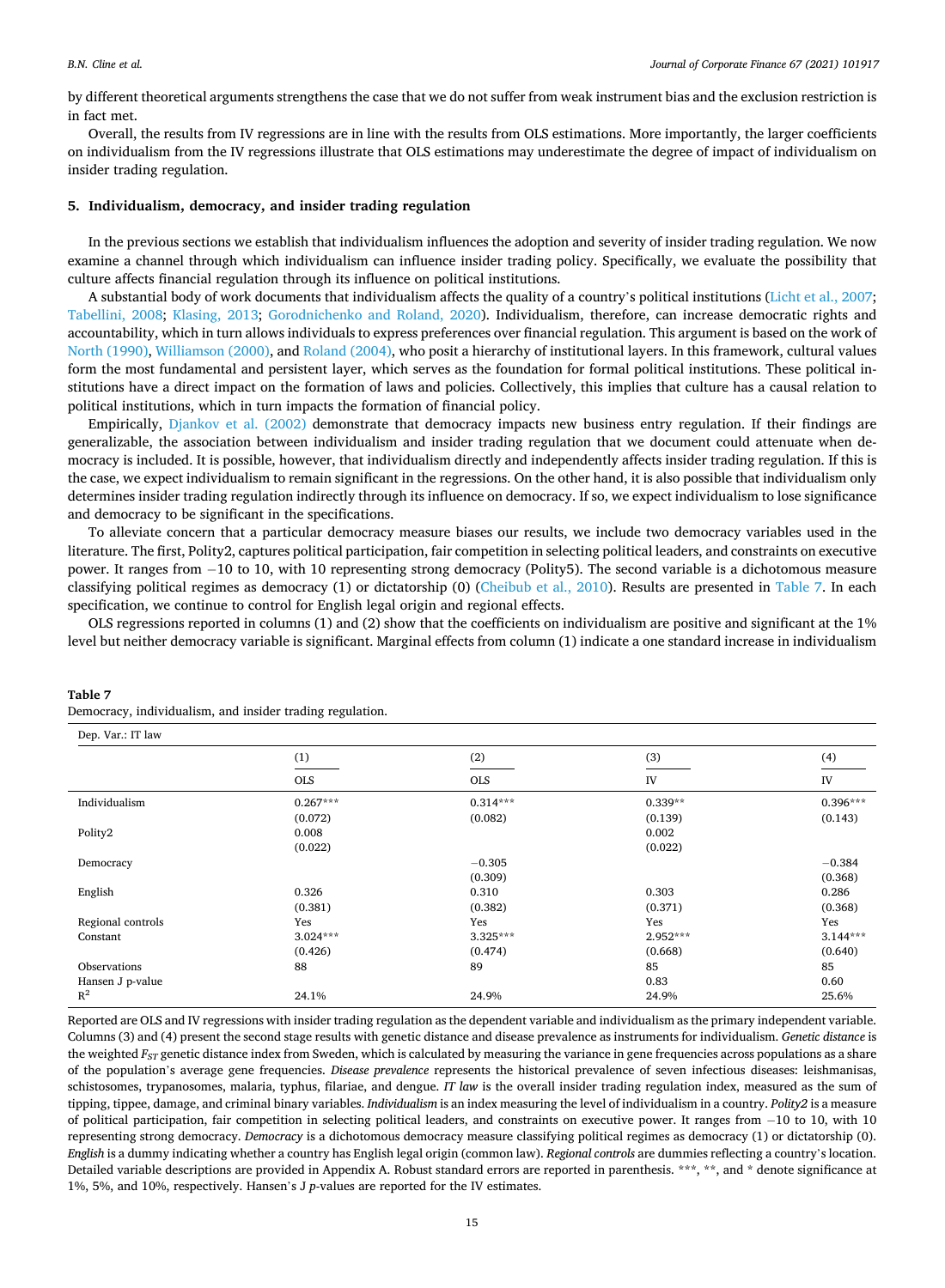leads to a 0.43 unit increase in insider trading law, which accounts for 42% of its standard deviation.

Based on the above arguments, it is likely that individualism and democracy are endogenous. Therefore, we conduct IV regressions with individualism instrumented with genetic distance and disease prevalence. Results are reported in columns (3) and (4). After controlling for endogeneity, we find that the coefficients on individualism remain positive and significant. Moreover, the coefficients from the IV regressions are again greater than those of OLS estimations. In column (4), a one standard deviation increase in individualism increases insider trading regulation by 62% of its standard deviation. Taken together, the results indicate that individualism has a direct effect on insider trading regulation, rejecting the argument that individualism only influences regulation through democracy.

Next, we evaluate if democracy magnifies the effect of individualism on insider trading regulation. It is theoretically possible that cultural values cannot be transmitted to policy outcomes without active participation in the political process. Culture determines individual preferences, and political institutions determine the degree to which these preferences are translated into policy. In this regard, democracy acts as a mechanism to channel cultural preferences into policy outcomes ([Caplan, 2011;](#page-21-0) [Tarabar, 2017\)](#page-22-0).

If democracy provides a mechanism through which individuals can express their cultural preferences, it is plausible that democracy magnifies individualism's influence on insider trading regulation. To test these claims, we split our sample into low democratic and high democratic countries based on the mean of each democracy measure, and present both OLS and IV estimations in Table 8.

According to OLS estimations in columns (1) through (4), individualism positively and significantly influences insider trading regulation in both autocratic and democratic countries. After controlling for endogeneity in columns (5) through (8), individualism affects insider trading regulation only in democratic countries. For example, based on the estimation reported in column (6), a one standard deviation increase in individualism in a democratic country increases insider trading regulation by 48% of its standard deviation. Moreover, the coefficients on individualism in the IV regressions are higher than those in OLS regressions. This suggests that democracies channel cultural preferences into regulation outcomes, thus magnifying individualism's influence on insider trading regulation.

## **6. Individualism, insider trading law, and market outcomes**

The results presented above provide evidence suggesting that individualism and insider trading regulation are positively related. We contend that if individualism positively relates to insider trading regulation, it is because insider trading regulation and its enforcement promote financial development. As discussed in the theoretical section, individualistic countries prefer financial regulations that promote healthy financial markets. However, insider trading regulation is not conclusively shown in the literature to generate positive market outcomes, with studies finding both positive ([Cumming et al., 2011](#page-21-0); [Aitken et al., 2015; Beny, 2007\)](#page-21-0) and negative effects [\(Carlton and Fischel, 1983](#page-21-0); [Bainbridge, 2000; Manne, 1966a](#page-21-0)).

#### **Table 8**

Democracy, individualism, and insider trading regulation: Split sample results.

| (1)        | (2)        | (3)        | (4)        | (5)     | (6)        | (7)       | (8)        |
|------------|------------|------------|------------|---------|------------|-----------|------------|
| <b>OLS</b> | <b>OLS</b> | <b>OLS</b> | <b>OLS</b> | IV      | IV         | IV        | IV         |
|            |            |            | Democracy  |         |            |           | Democracy  |
| Low        | High       | Low        | High       | Low     | High       | Low       | High       |
| $0.740*$   | $0.242***$ | $0.623**$  | $0.249***$ | 0.233   | $0.305***$ | 0.508     | $0.402***$ |
| (0.425)    | (0.069)    | (0.248)    | (0.077)    | (0.879) | (0.107)    | (0.743)   | (0.143)    |
| 0.225      | $-0.006$   | 0.341      | 0.216      | 0.368   | 0.113      | 0.383     | 0.142      |
| (0.661)    | (0.282)    | (0.588)    | (0.488)    | (0.669) | (0.227)    | (0.715)   | (0.464)    |
| Yes        | Yes        | Yes        | Yes        | Yes     | Yes        | Yes       | Yes        |
| 3.910***   | 4.264***   | $4.752***$ | $3.251***$ | 2.400   | $3.729***$ | $3.181**$ | 2.865**    |
| (1.047)    | (0.319)    | (0.714)    | (0.475)    | (1.515) | (0.387)    | (1.389)   | (1.220)    |
| 30         | 62         | 33         | 59         | 30      | 56         | 31        | 55         |
|            |            |            |            | 0.34    | 0.33       | 0.49      | 0.61       |
| 23.0%      | 34.7%      | 25.5%      | 29.7%      | 19.2%   | 38.4%      | 25.0%     | 26.4%      |
|            |            | Polity2    |            |         |            | Polity2   |            |

This table reports split OLS and IV estimates of individualism and democracy on insider trading regulation. The sample is split according to low democratic countries and high democratic countries based on the mean of each democracy measure. Columns (5) through (8) present the second stage results with genetic distance and disease prevalence as instruments for individualism. *Genetic distance* is the weighted *F<sub>ST</sub>* genetic distance index from Sweden, which is calculated by measuring the variance in gene frequencies across populations as a share of the population's average gene frequencies. *Disease prevalence* represents the historical prevalence of seven infectious diseases: leishmanisas, schistosomes, trypanosomes, malaria, typhus, filariae, and dengue. *IT law* is the overall insider trading regulation index, measured as the sum of tipping, tippee, damage, and criminal binary variables. *Individualism* is an index measuring the level of individualism in a country. *Polity2* is a measure of political participation, fair competition in selecting political leaders, and constraints on executive power. It ranges from − 10 to 10, with 10 representing strong democracy. *Democracy* is a dichotomous democracy measure classifying political regimes as democracy (1) or dictatorship (0). *English* is a dummy indicating whether a country has English legal origin (common law). *Regional controls* are dummies reflecting a country's location. Detailed variable descriptions are provided in Appendix A. Robust standard errors are reported in parenthesis. \*\*\*, \*\*, and \* denote significance at 1%, 5%, and 10%, respectively. Hansen's J *p*values are reported for the IV estimates.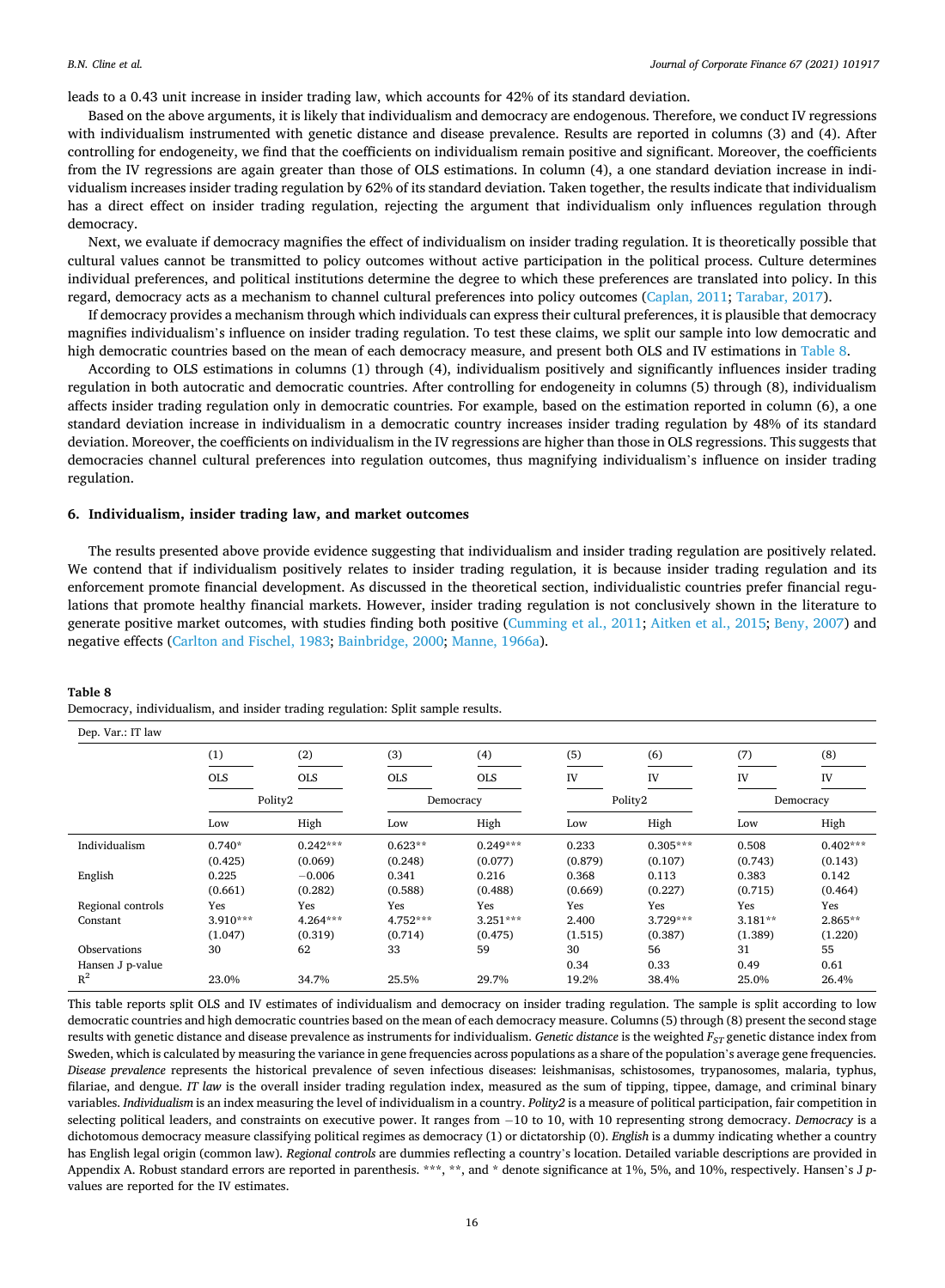<span id="page-16-0"></span>The connection linking individualism, regulation, and financial development is largely ignored in previous work. In this section, we fill this gap by empirically testing whether: (1) insider trading regulation and its enforcement positively affect market outcomes, (2) individualism directly associates with market outcomes, controlling for insider trading regulation, and (3) individualism and insider trading regulation are substitutes or complements in predicting market outcomes. In doing so, we examine the effect of individualism and insider trading regulation on market outcomes. To our knowledge, our paper is the first to include cultural values when evaluating the impact of insider trading regulation on the market.

#### **Table 9**

Financial market development, individualism, and insider trading regulation.

| Dep. Var:     | (1)            | (2)         | (3)        | (4)             | (5)            | (6)       | (7)        | (8)             |  |
|---------------|----------------|-------------|------------|-----------------|----------------|-----------|------------|-----------------|--|
|               | GDP per capita | Turnover    | R&D        | Financial index | GDP per capita | Turnover  | R&D        | Financial index |  |
| IT law        | 0.063          | 6.927       | $0.181**$  | $0.366**$       | $-0.004$       | 5.183     | $0.133*$   | $0.286*$        |  |
|               | (0.106)        | (6.449)     | (0.071)    | (0.171)         | (0.105)        | (6.809)   | (0.068)    | (0.170)         |  |
| Enforce       | $0.978***$     | 41.997***   | $0.770***$ | $1.390***$      | $0.598***$     | 28.693**  | $0.281**$  | $0.913***$      |  |
|               | (0.177)        | (14.388)    | (0.131)    | (0.305)         | (0.216)        | (12.206)  | (0.125)    | (0.344)         |  |
| Individualism |                |             |            |                 | $0.268***$     | 8.732**   | $0.315***$ | $0.358***$      |  |
|               |                |             |            |                 | (0.057)        | (3.537)   | (0.047)    | (0.107)         |  |
| English       | $-0.331$       | 36.557      | $-0.165$   | 0.148           | $-0.154$       | $41.104*$ | $-0.029$   | 0.426           |  |
|               | (0.239)        | (23.862)    | (0.181)    | (0.437)         | (0.214)        | (24.673)  | (0.147)    | (0.395)         |  |
| Constant      | $9.005***$     | $-30.417**$ | $-0.048$   | $-1.641***$     | 9.389***       | $-18.295$ | $0.347**$  | $-1.187**$      |  |
|               | (0.308)        | (14.615)    | (0.172)    | (0.472)         | (0.313)        | (15.619)  | (0.171)    | (0.475)         |  |
| Observations  | 90             | 76          | 83         | 81              | 90             | 76        | 83         | 81              |  |
| $R^2$         | 29.3%          | 15.3%       | 28.6%      | 27.8%           | 45.2%          | 18.6%     | 53.1%      | 37.7%           |  |

#### *Panel B: Interactions.*

| Dep. Var:            | (1)            | (2)        | (3)       | (4)             |
|----------------------|----------------|------------|-----------|-----------------|
|                      | GDP per capita | Turnover   | R&D       | Financial index |
| IT law               | 0.049          | 12.942     | $0.288**$ | $0.550***$      |
|                      | (0.108)        | (10.360)   | (0.114)   | (0.185)         |
| Enforce              | $0.596***$     | 28.748**   | $0.282**$ | $0.909***$      |
|                      | (0.218)        | (12.291)   | (0.117)   | (0.340)         |
| Individualism        | 0.097          | $-22.513$  | $-0.237$  | $-0.642*$       |
|                      | (0.133)        | (19.807)   | (0.232)   | (0.381)         |
| IT law*Individualism | 0.053          | 9.609      | $0.171**$ | $0.310***$      |
|                      | (0.037)        | (5.828)    | (0.071)   | (0.108)         |
| English              | $-0.170$       | 37.529     | $-0.103$  | 0.336           |
|                      | (0.218)        | (26.203)   | (0.151)   | (0.400)         |
| Constant             | $9.214***$     | $-43.668*$ | $-0.158$  | $-2.046***$     |
|                      | (0.325)        | (25.746)   | (0.314)   | (0.533)         |
| Observations         | 90             | 76         | 83        | 81              |
| $R^2$                | 45.7%          | 21.0%      | 57.5%     | 41.9%           |

*Panel C: Marginal effects of individualism, conditional on levels of insider trading regulation.* 

|      | (1)            | (2)       | (3)        | (4)             |  |
|------|----------------|-----------|------------|-----------------|--|
|      | GDP per capita | Turnover  | R&D        | Financial index |  |
| Min  | 0.097          | $-22.513$ | $-0.237$   | $-0.642*$       |  |
|      | (0.133)        | (19.807)  | (0.232)    | (0.381)         |  |
| Mean | $0.253***$     | $7.072*$  | $0.258***$ | $0.284**$       |  |
|      | (0.058)        | (3.803)   | (0.053)    | (0.113)         |  |
| Max  | $0.310***$     | 15.922*** | $0.447***$ | $0.598***$      |  |
|      | (0.064)        | (5.154)   | (0.076)    | (0.124)         |  |
|      |                |           |            |                 |  |

This table reports OLS regressions with indicators of financial market development as dependent variables and insider trading regulation, enforcement, and individualism as the primary independent variables. Panel A reports OLS estimates using insider trading regulation and individualism as primary independent variables. Panel B reports interaction effects of insider trading regulation and individualism on financial market outcomes. Panel C reports the marginal effects. *GDP* per capita is the natural logarithm of GDP per capita, PPP (constant 2017 international \$). *Turnover* is average stock market turnover, measured as the total value of stocks traded as a percentage of GDP. *R&D* is the overall research and development (R&D) expenditures as a percentage of GDP. *Financial index* is an index measuring the overall condition of the financial system created by extracting the first principal component of seven indicators: (1) bank concentration, (2) commercial bank branches, (3) depth of credit information, (4) financing to SMEs, (5) private sector credit as a percentage of GDP, (6) soundness of banks, and (7) venture capital. *IT law* is the overall insider trading regulation index, measured as the sum of tipping, tippee, damage, and criminal binary variables. *Enforce* is a dummy indicating if a country's insider trading law has been enforced at least once as of 2019. *Individualism* is an index measuring the level of individualism in a country. *English* is a dummy indicating whether a country has English legal origin (common law). Detailed variable descriptions are provided in Appendix A. Robust standard errors are reported in parenthesis. \*\*\*, \*\*, and \* denote significance at 1%, 5%, and 10%, respectively.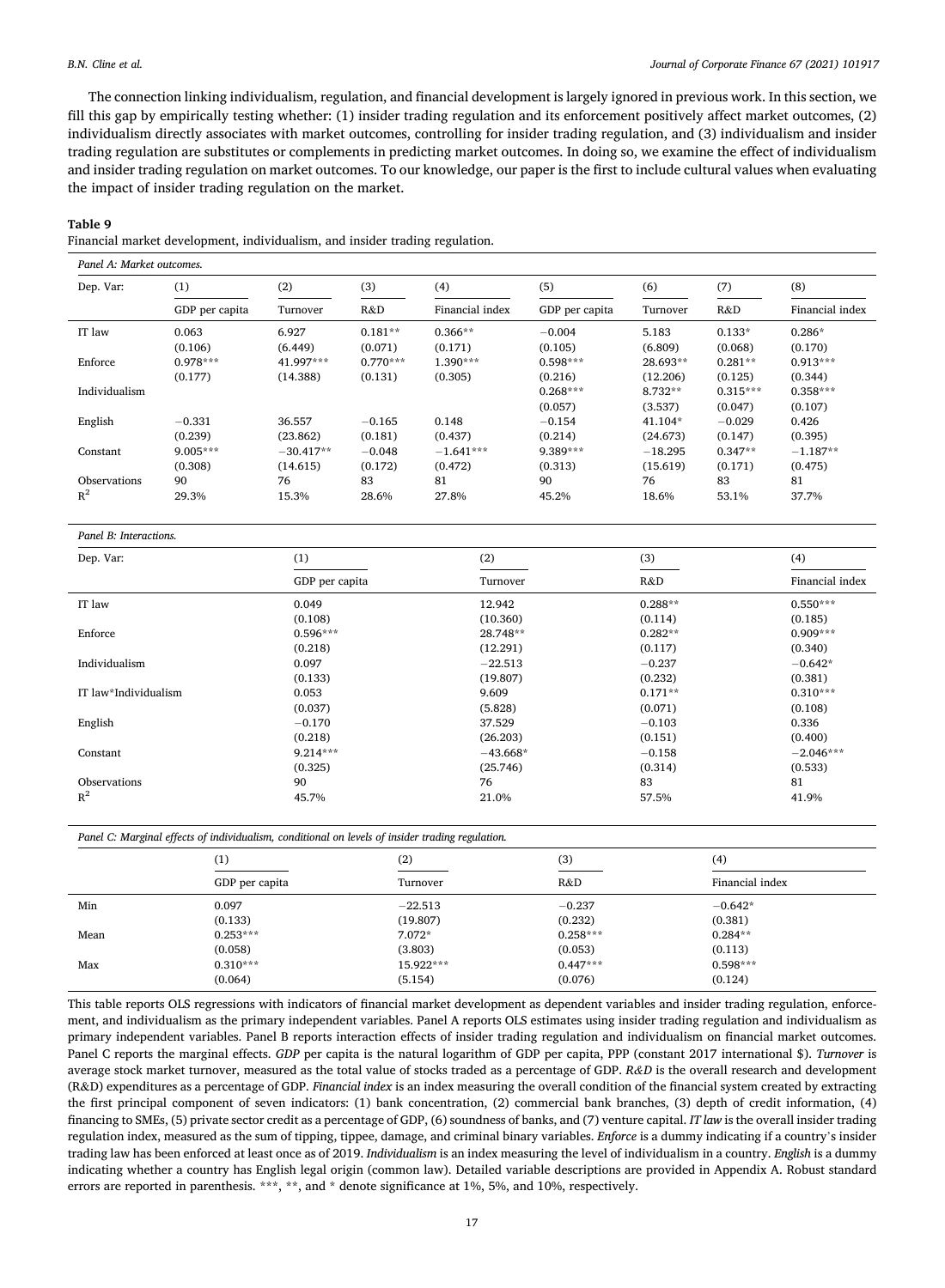We also examine the enforcement of insider trading law, since law with enforcement is shown to be more effective than just laws on the books [\(Bhattacharya and Daouk, 2002](#page-21-0); [Del Guercio et al., 2017\)](#page-21-0). While it is true that laws without enforcement are less effective, it is also true that in order to have enforcement, a country must first have laws on the books. We therefore include both the severity of insider trading regulation and the enforcement of this regulation.

Four financial market measures are tested. We use GDP per capita to capture overall macroeconomic productivity. The second variable, turnover, collected from the Global Financial Development database (GFD, 2019), measures stock market liquidity in a country. Next, we proxy for the level of corporate innovation with research and development expense (R&D) as a percentage of GDP, collected from the WDI (2020). Lastly, we calculate a comprehensive measure of a country's financial system by creating a financial index. It is the first principal component of seven financial indicators: bank concentration, commercial bank branches, depth of credit information, financing to SMEs, private sector credit, soundness of banks, and venture capital.

The results are presented in Panel A of [Table 9](#page-16-0). Individualism is excluded in the first four columns. From these specifications, two out of the four coefficients on insider trading regulation are positive and significant, suggesting that companies in countries with stricter insider trading laws spend more on R&D and these countries experience more financial market development. A one standard deviation increase in insider trading regulation is associated with a 21% standard deviation increase in R&D expenditure. Moreover, enforcement is significant at the 1% level in all estimations, which echoes the finding in [Bhattacharya and Daouk \(2002\)](#page-21-0).

In columns (5) through (8) we include individualism. Across all measures of financial market development, individualism has a coefficient that is positive and significant at the 5% level or better. This suggests that individualistic values are associated with better financial development. Interestingly, after including individualism, the significant effect of insider trading regulation drops from 5% to 10% in the regressions on R&D and the financial index. The significant effect of enforcement, however, remains across all estimations, suggesting that it is not the mere presence of insider trading regulation but enforcement of those rules that strongly associates with a healthy financial market.

It is plausible that individualism and regulation work interdependently in predicting financial consequences. Prior works document both a substituting and a complementing role between cultural values and regulation [\(Davis and Williamson, 2016](#page-21-0); [Ang and Fre](#page-21-0)[driksson, 2018](#page-21-0); [Cline and Williamson, 2017](#page-21-0)). For example, [Carlin et al. \(2009\)](#page-21-0) theoretically argue that when social capital is valuable, regulation and trust are substitutes. However, when social capital is less valuable, regulation and trust may be complements. [Cline and](#page-21-0) [Williamson \(2020\)](#page-21-0) document empirically that trust can serve both as a complement or a substitute for regulation, depending on the level of regulation in a country.

If insider trading regulation is not too costly to market participants, and promotes financial development as suggested in Panel A, individualism will complement insider trading regulation. We should observe insider trading regulation magnifying the effect of individualism. On the other hand, if insider trading regulation is overly burdensome to market participants, individualism may substitute for insider trading regulation, providing an alternative to costly regulation. In this case, the effect of individualism should strengthen as insider trading regulation decreases.

To further disentangle the effect between individualism, insider trading regulation, and financial outcomes, we examine the interaction effect between individualism and insider trading regulation. These effects are reported in Panel B of [Table 9](#page-16-0). The interaction coefficients are positive in all estimations and significant in two out of four specifications.

To gain additional insight, Panel C reports the marginal effects of individualism at the minimum, mean, and maximum values of insider trading regulation. In countries that have minimal insider trading regulation, individualism is insignificant in three of four specifications, suggesting that individuals cannot solely rely on culture to create positive market outcomes. The marginal effects are negative in three specifications and significant at the 10% level in column (4), indicating that individualism may negatively relate to financial outcomes in countries that have no rules against insider trading regulation.

As insider trading regulation increases from the minimum to mean and maximum levels, individualism's coefficient becomes positive and significant, with its size increasing in magnitude. For example, in countries with the strictest insider trading laws, like the U.S., a one standard deviation increase in individualism increases GDP per capita by a 0.50 percentage point, turnover by 37% of a standard deviation, R&D by 80% of its standard deviation, and the financial index by 59% of a standard deviation. This suggests that insider trading regulation amplifies the positive impact of individualism on financial development. Combined, the marginal effects indicate that cultural values may need a certain level of formal rules to foster positive outcomes.

## **7. Conclusion**

This paper explores whether culture influences a society's choice of insider trading regulation. And, if so, what is the mechanism through which culture shapes these laws. Specifically, we use individualism as a key dimension of culture and explore the relation between individualism and insider trading regulation. Our results suggest that individualism is positively related to the severity of insider trading regulation, as more individualistic countries prefer stricter insider trading laws. In addition, evidence shows that individualism's impact on insider trading regulation is independent of political institution. Furthermore, split sample results indicate a complementing role between individualism and democracy, suggesting that individualism's impact is magnified in democratic countries.

We also find that individualistic values and enforcement of insider trading laws, not merely laws on the books, promote a healthy financial system. In addition, as countries adopt stricter insider trading laws, the positive and significant effect of individualism on financial market outcomes is amplified, suggesting culture and regulation complement each other. These findings contribute to the insider trading debate since they indicate that regulation alone may not be the primary determinant of financial development.

By documenting that insider trading regulation and its enforcement promote financial development, we illustrate why a positive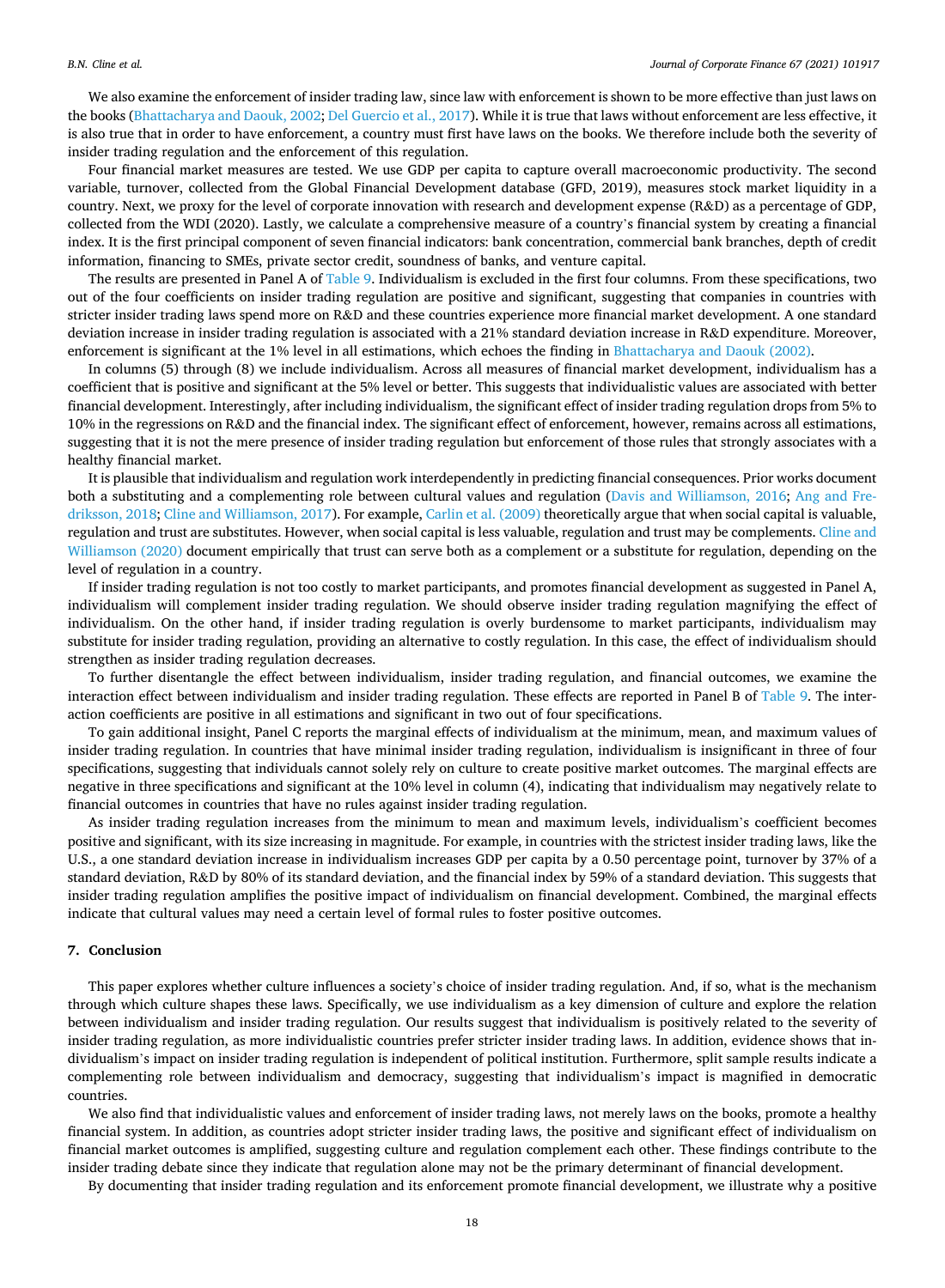association between individualism and regulation on insider trading exists. Namely, individualism is not anti-regulation; instead, individualistic values support regulation that promotes market competition and market efficiency. In other words, people in individualistic countries prefer social policies that underpin financial market development.

One implication of our study is that it is difficult to improve financial outcomes through changes in formal regulation because formal financial regulation is a function of cultural values. Thus, it is challenging to specify concrete policy implications since culture is difficult to change, and arguably, not something policymakers should attempt to manipulate. However, it is worth noting that policymakers should consider the cultural backgrounds in a society when making public policy decisions, and they need to think beyond traditional regulatory paradigms.

## **Appendix A. Data description**

| Variable                   | Description                                                                                                                                                              | Source                                               |
|----------------------------|--------------------------------------------------------------------------------------------------------------------------------------------------------------------------|------------------------------------------------------|
| Insider trading variables: |                                                                                                                                                                          |                                                      |
| Tipping                    | Tipping equals one if corporate insiders are banned from disclosing material non-public information<br>to outsiders (tippee), and zero otherwise.                        | Beny, 2007; updated by authors                       |
| Tippee                     | Tippee equals one if tippees, who receive material non-public information from insiders, are banned<br>from trading on private information, and zero otherwise.          | Beny, 2007; updated by authors                       |
| Damage                     | Damage equals one if the potential monetary penalties for violating insider trading law exceed the<br>implicit insider trading profits, and zero otherwise.              | Beny, 2007; updated by authors                       |
| Criminal                   | Criminal equals one if violation of insider trading regulation is a criminal offense in a country, and<br>zero otherwise.                                                | Beny, 2007; updated by authors                       |
| IT law                     | Overall index of insider trading regulation, score from 0 to 4, combining tipping, tippee, criminal,<br>and damage. Collected from each country's securities market law. | Beny, 2007; updated by authors                       |
| Enforce                    | Enforce equals one if a country's insider trading law has been enforced at least once as of 2019, and<br>zero otherwise.                                                 | Bhattacharya and Daouk, 2002;<br>updated by authors  |
| Culture variables:         |                                                                                                                                                                          |                                                      |
| Individualism              | Update to Hofstede's individualism based on six World Values Surveys from 1981 to 2014. The index                                                                        | Beugelsdijk et al., 2015; authors'                   |
|                            | is created using first principal component analysis of answers to four WVS questions regarding: (1)                                                                      | calculation                                          |
|                            | private vs. government control of business, (2) one of the main goals in life is to make parents proud,                                                                  |                                                      |
|                            | (3) justifiability of abortion, and (4) justifiability of homosexuality. A higher score suggests more                                                                    |                                                      |
|                            | individualism.                                                                                                                                                           |                                                      |
| Hofstede                   | The degree to which individuals are integrated into groups. Measures the overall level of                                                                                | Hofstede, 2001                                       |
| individualism              | individualism in a country.                                                                                                                                              |                                                      |
| Control variables:         |                                                                                                                                                                          |                                                      |
| English                    | Dummy variable coded as 0 or 1. 1 indicates that a country has English legal origin.                                                                                     | La Porta et al., 2008                                |
| French                     | Dummy variable coded as 0 or 1. 1 indicates that a country has French legal origin.                                                                                      | La Porta et al., 2008                                |
| German                     | Dummy variable coded as 0 or 1. 1 indicates that a country has German legal origin.                                                                                      | La Porta et al., 2008                                |
| Scandinavian               | Dummy variable coded as 0 or 1. 1 indicates that a country has Scandinavian legal origin.                                                                                | La Porta et al., 2008                                |
| Regional controls          | Dummy variables reflecting a country's geographical location, including East Asia and Pacific,                                                                           | WDI, 2020                                            |
|                            | Europe and Central Asia, Latin America and Caribbean, Middle East and North Africa, North<br>America, South Asia, and Sub Saharan Africa.                                |                                                      |
| Power distance             | The degree to which less powerful citizens of a country think and accept that power is distributed                                                                       | Hofstede, 2001                                       |
|                            | unequally. Captures people's view of inequality.                                                                                                                         |                                                      |
| Masculinity                | The degree of masculinity of a society. Measures a society's emphasis on caring for others, solidarity,                                                                  | Hofstede, 2001                                       |
|                            | and quality of life (Femininity) as compared to individual achievement and success (Masculinity).                                                                        |                                                      |
| Uncertainty                | A society's tolerance for uncertainty and ambiguity. It indicates to what extent a culture programs its                                                                  | Hofstede, 2001                                       |
| avoidance                  | members to feel either uncomfortable or comfortable in unstructured situations.                                                                                          |                                                      |
| Trust                      | Percentage of respondents answering "yes" to the WVS question: most people can be trusted.                                                                               | WVS, 1981-2014                                       |
| Competition                | Averaged from 6 waves.<br>Mean score from 1 to 10 to the WVS question: competition is good (1) or competition is harmful (10).                                           | WVS, 1981-2014                                       |
|                            | Averaged from 6 waves.                                                                                                                                                   |                                                      |
| Ownership                  | Mean score from 1 to 10 to the WVS question: private ownership should be increased (1) or                                                                                | WVS, 1981-2014                                       |
|                            | government ownership should be increased (10). Averaged from 6 waves.                                                                                                    |                                                      |
| Nationalism                | Percentage of respondents answering "yes" to the WVS question: when jobs are scarce should                                                                               | WVS, 1981-2014                                       |
|                            | priority be given to nationals? Averaged from 6 waves.                                                                                                                   |                                                      |
| Left-right                 | People's self-reported position on the left-right political spectrum as the mean score from 1 to 10 to                                                                   | WVS, 1981-2014                                       |
|                            | the WVS question: in political matters, people talk of "the left" and "the right".                                                                                       |                                                      |
| Catholic                   | Percentage of population that is Catholic. Measured in 2000.                                                                                                             | McCleary and Barro, 2006                             |
| Protestant                 | Percentage of population that is Protestant. Measured in 2000.                                                                                                           | McCleary and Barro, 2006                             |
| Orthodox<br>Muslim         | Percentage of population that is Orthodox. Measured in 2000.                                                                                                             | McCleary and Barro, 2006                             |
| Hindu                      | Percentage of population that is Muslim. Measured in 2000.<br>Percentage of population that is Hindu. Measured in 2000.                                                  | McCleary and Barro, 2006<br>McCleary and Barro, 2006 |
| Buddhist                   | Percentage of population that is Buddhist. Measured in 2000.                                                                                                             | McCleary and Barro, 2006                             |
| European descent           | Share of a country's population with European descent.                                                                                                                   | Ashraf and Galor, 2013                               |
| Landlocked                 | A dummy variable indicating whether a country is landlocked.                                                                                                             | World Fact Book, 2020                                |
| Contract                   | The average number of procedures required to enforce a contract in a government court. Averaged                                                                          | Doing Business, 2020                                 |
| enforcement                | from 2010 to 2019.                                                                                                                                                       |                                                      |

(*continued on next page*)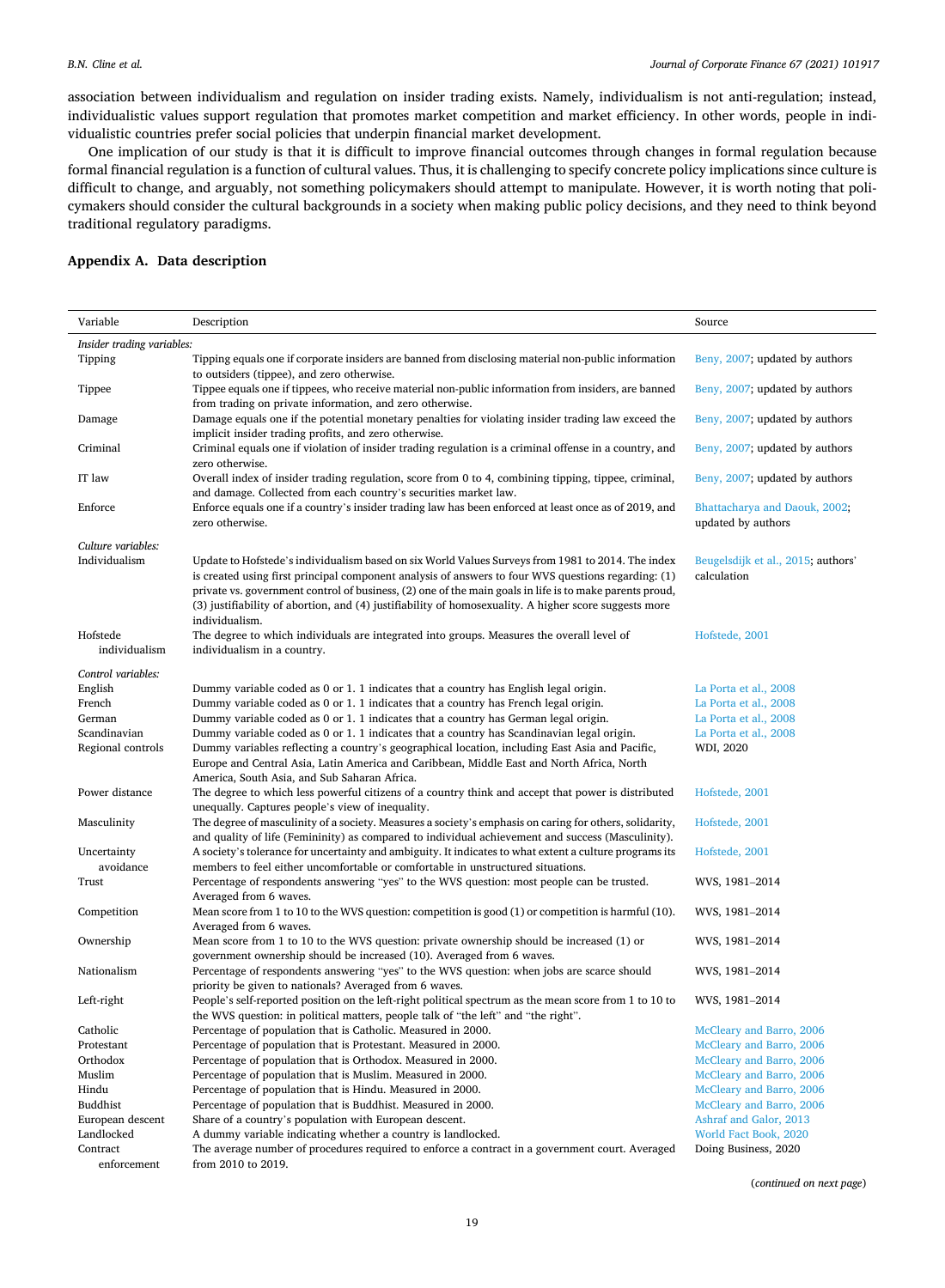(*continued* )

| Variable                 | Description                                                                                                                                                                                                                                                                                                                                                                                                                                                                                                                                                | Source                      |
|--------------------------|------------------------------------------------------------------------------------------------------------------------------------------------------------------------------------------------------------------------------------------------------------------------------------------------------------------------------------------------------------------------------------------------------------------------------------------------------------------------------------------------------------------------------------------------------------|-----------------------------|
|                          |                                                                                                                                                                                                                                                                                                                                                                                                                                                                                                                                                            |                             |
| Manufacturing            | The total output of the manufacturing sector in a country as a percentage of GDP. Averaged from<br>2010 to 2019.                                                                                                                                                                                                                                                                                                                                                                                                                                           | WDI, 2020                   |
| Trade                    | The sum of exports and imports of goods and services as a percentage of GDP.                                                                                                                                                                                                                                                                                                                                                                                                                                                                               | WDI, 2020                   |
| Investor protection      | Minority shareholder protection, measured as strength of rules regarding use of corporate assets,<br>shareholder rights, governance, and transparency. Averaged from 2010 to 2019.                                                                                                                                                                                                                                                                                                                                                                         | Doing Business, 2020        |
| Private sector<br>credit | Domestic credit to the private sector as a percentage of GDP. Averaged from 2010 to 2019.                                                                                                                                                                                                                                                                                                                                                                                                                                                                  | WDI, 2020                   |
| Number of banks          | The number of commercial bank branches per 100,000 adults. Averaged from 2010 to 2019.                                                                                                                                                                                                                                                                                                                                                                                                                                                                     | WDI, 2020                   |
| Bank vs. stock<br>market | Measures the value of total loans over stock market capitalization. Averaged from 2010 to 2019.                                                                                                                                                                                                                                                                                                                                                                                                                                                            | WDI, 2020                   |
| Polity2                  | A measure of political participation, fair competition in selecting political leaders, and constraints on<br>executive power. Ranges from $-10$ to 10, with 10 representing strong democracy. Averaged from<br>2010 to 2018.                                                                                                                                                                                                                                                                                                                               | Polity5                     |
| Democracy                | Dichotomous measure classifying political regimes as democracy (1) or dictatorship (0). Averaged<br>from 1998 to 2008.                                                                                                                                                                                                                                                                                                                                                                                                                                     | Cheibub et al., 2010        |
| Instrumental variables:  |                                                                                                                                                                                                                                                                                                                                                                                                                                                                                                                                                            |                             |
| Genetic distance         | The weighted $F_{ST}$ genetic distance index from Sweden, which is calculated by measuring the<br>variance in gene frequencies across populations as a share of the population's average gene<br>frequencies.                                                                                                                                                                                                                                                                                                                                              | Spolaore and Wacziarg, 2009 |
| Disease prevalence       | Historical prevalence of seven infectious diseases: leishmanisas, schistosomes, trypanosomes,<br>malaria, typhus, filariae, and dengue.                                                                                                                                                                                                                                                                                                                                                                                                                    | Murray and Schaller, 2010   |
| Market variables:        |                                                                                                                                                                                                                                                                                                                                                                                                                                                                                                                                                            |                             |
| GDP per capita           | Natural log of GDP per capita, PPP (constant 2017 international \$). Averaged from 2010 to 2019.                                                                                                                                                                                                                                                                                                                                                                                                                                                           | WDI, 2020                   |
| Turnover                 | Average stock market turnover. Measured as the total value of stocks traded as a percentage of GDP.<br>Averaged from 2010 to 2017.                                                                                                                                                                                                                                                                                                                                                                                                                         | World Bank, 2019            |
| R&D                      | Overall research and development expenditures as a percentage of GDP. Averaged from 2010 to<br>2019.                                                                                                                                                                                                                                                                                                                                                                                                                                                       | WDI, 2020                   |
| Financial index          | Overall condition of the financial system. Created by extracting the first principal component of<br>seven indicators: (1) bank concentration (WDI, 2020), (2) commercial bank branches per 100,000<br>adults (WDI, 2020), (3) depth of credit information (WDI, 2020), (4) financing to SMEs (World<br>Economic Forum, 2019), (5) private sector credit as a percentage of GDP (WDI, 2020), (6) soundness<br>of banks (GCI 4.0, 2019), and (7) venture capital (GCI 4.0, 2019). Data are averaged from 2010 to<br>2019 or the most recent available year. | authors' calculation        |

## **Appendix B. Sample data on insider trading regulation**

| Country              | IT law | Tipping | Tippee   | Damage | Criminal | Enforce | GDP per capita |
|----------------------|--------|---------|----------|--------|----------|---------|----------------|
| Burkina Faso         |        |         | $\Omega$ |        |          |         | \$1946         |
| El Salvador          |        |         |          |        |          |         | \$8084         |
| Guatemala            |        |         |          |        |          |         | \$7984         |
| Armenia              |        |         |          |        |          |         | \$11,223       |
| Moldova              |        |         |          |        |          |         | \$10,510       |
| Turkey               |        |         |          |        |          |         | \$25,046       |
| Uruguay              |        |         |          |        |          |         | \$20,197       |
| Germany              |        |         |          |        |          |         | \$51,068       |
| Hong Kong            |        |         |          |        |          |         | \$56,634       |
| Peru                 |        |         |          |        |          |         | \$11,811       |
| Singapore            |        |         |          |        |          |         | \$88,639       |
| Canada               |        |         |          |        |          |         | \$47,435       |
| China                |        |         |          |        |          |         | \$12,392       |
| Japan                |        |         |          |        |          |         | \$39,420       |
| Nigeria              |        |         |          |        |          |         | \$5225         |
| United Kingdom       |        |         |          |        |          |         | \$44,440       |
| <b>United States</b> |        |         |          |        |          |         | \$58,014       |
|                      |        |         |          |        |          |         |                |

This table provides a sample of countries and their insider trading regulation. *IT law* is the overall insider trading regulation index, measured as the sum of tipping, tippee, damage, and criminal binary variables. *Tipping* equals one if corporate insiders are not allowed to tip corporate outsiders (tippees) about material non-public information and equals zero otherwise. *Tippee* equals one if anyone who receives material non-public information from an insider is prohibited from trading on that information and equals zero otherwise. *Damage* equals one if potential monetary penalties exceed the insiders' trading profits and equals zero otherwise. *Criminal* equals one if violation of the insider trading law is a criminal offense and equals zero otherwise. *Enforce* is a dummy indicating if a country's insider trading law has been enforced at least once as of 2019. *GDP* per capita is the non-logged GDP, PPP (constant 2017 international \$).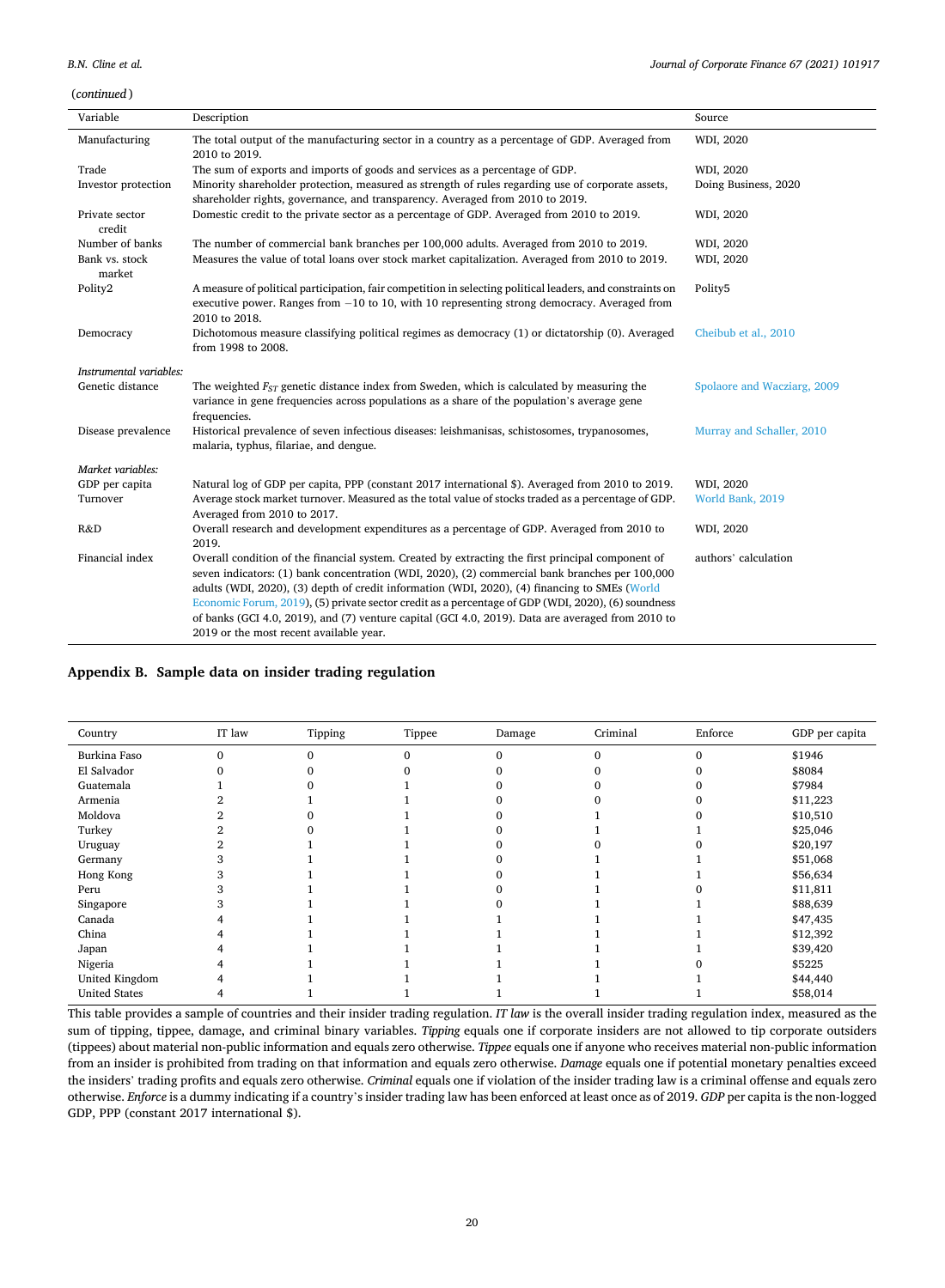**Appendix C. Correlation matrix** 

|               | Tipping   | Tippee    | Damage    | Criminal  | IT law    | Enforce    | Indiv.     | English   | GDP per cap. | Genetic dist. | Disease prev. | Turnover  | R&D       | Fin. index |
|---------------|-----------|-----------|-----------|-----------|-----------|------------|------------|-----------|--------------|---------------|---------------|-----------|-----------|------------|
| Tipping       | 1.00      |           |           |           |           |            |            |           |              |               |               |           |           |            |
| Tippee        | $0.71***$ | 1.00      |           |           |           |            |            |           |              |               |               |           |           |            |
| Damage        | 0.12      | 0.18      | 1.00      |           |           |            |            |           |              |               |               |           |           |            |
| Criminal      | $0.50***$ | $0.65***$ | 0.15      | 1.00      |           |            |            |           |              |               |               |           |           |            |
| IT law        | $0.75***$ | $0.81***$ | $0.58***$ | $0.76***$ | 1.00      |            |            |           |              |               |               |           |           |            |
| Enforce       | $0.38***$ | $0.36***$ | 0.06      | $0.43***$ | $0.40***$ | 1.00       |            |           |              |               |               |           |           |            |
| Indiv.        | $0.30***$ | $0.25**$  | 0.06      | $0.25**$  | $0.28***$ | $0.47***$  | 1.00       |           |              |               |               |           |           |            |
| English       | 0.11      | 0.08      | 0.16      | 0.20      | 0.20      | 0.09       | $-0.10$    | 1.00      |              |               |               |           |           |            |
| GDP per cap.  | $0.26**$  | $0.25**$  | $-0.07$   | $0.27***$ | $0.22**$  | $0.52***$  | $0.62***$  | $-0.08$   | 1.00         |               |               |           |           |            |
| Genetic dist. | $-0.09$   | $-0.14$   | $-0.05$   | $-0.11$   | $-0.12$   | $-0.14$    | $-0.36***$ | $0.27**$  | $-0.51***$   | 1.00          |               |           |           |            |
| Disease prev. | $-0.22**$ | $-0.20$   | 0.16      | $-0.20$   | $-0.13$   | $-0.37***$ | $-0.67***$ | 0.17      | $-0.65***$   | $0.52***$     | 1.00          |           |           |            |
| Turnover      | 0.11      | 0.09      | 0.14      | 0.17      | 0.20      | $0.28**$   | $0.26**$   | $0.24***$ | $0.38***$    | 0.11          | $-0.05$       | 1.00      |           |            |
| R&D           | $0.26**$  | 0.19      | $0.30***$ | $0.29***$ | $0.38***$ | $0.50***$  | $0.69***$  | $-0.01$   | $0.56***$    | $-0.18$       | $-0.44***$    | $0.40***$ | 1.00      |            |
| Fin. index    | $0.31***$ | $0.30***$ | 0.15      | $0.28**$  | $0.36***$ | $0.49***$  | $0.49***$  | 0.11      | $0.68***$    | $-0.18$       | $-0.39***$    | $0.68***$ | $0.61***$ | 1.00       |

This table reports correlation coefficients between our primary variables of interest. Detailed variable descriptions of all variables are provided in Appendix A and in the text. \*\*\* and \*\* denote significance at 1% and 5% level, respectively.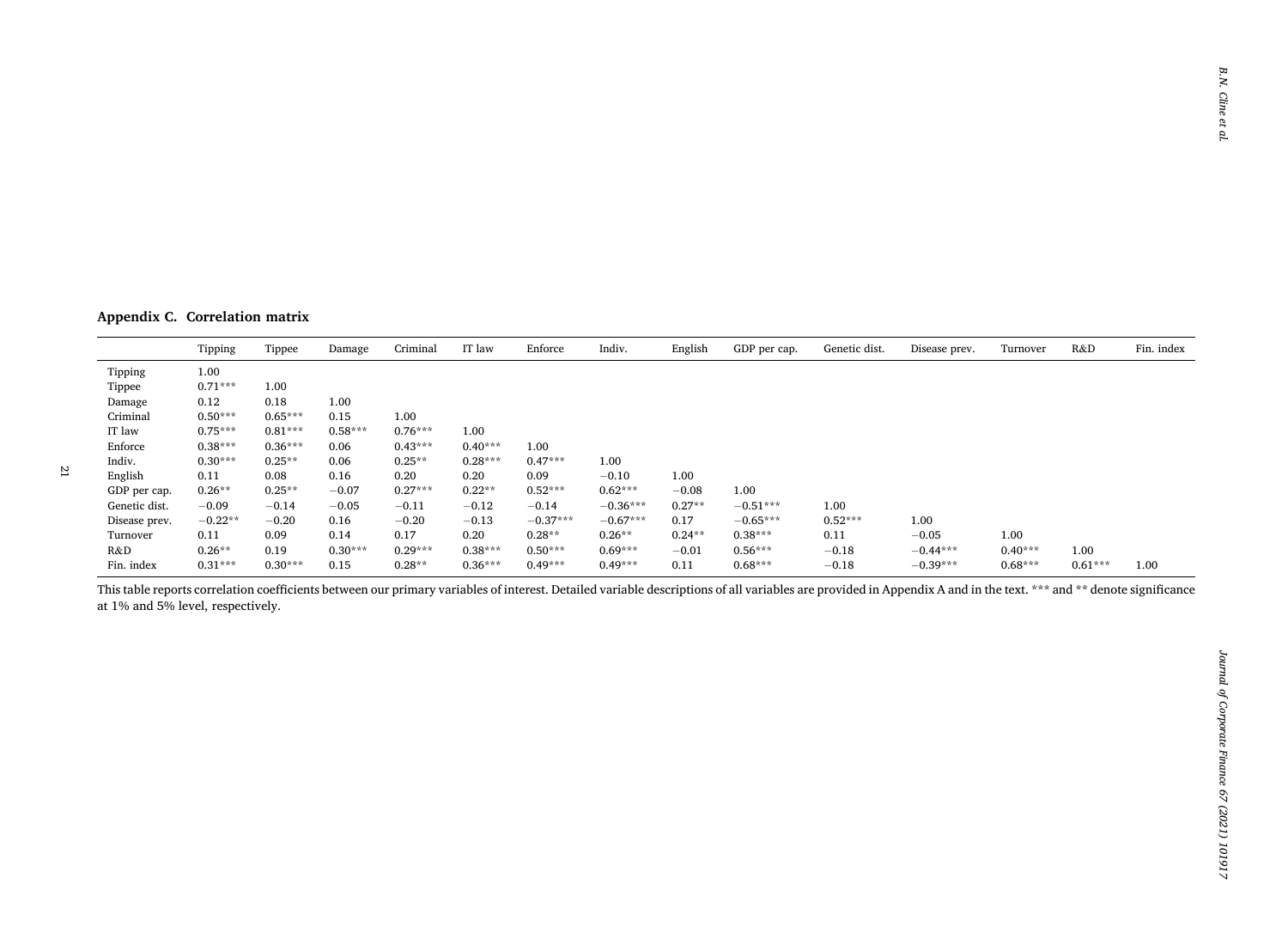#### <span id="page-21-0"></span>**References**

[Aghion, P., Algan, Y., Cahuc, P., Shleifer, A., 2010. Regulation and distrust. Q. J. Econ. 125 \(3\), 1015](http://refhub.elsevier.com/S0929-1199(21)00038-9/rf0005)–1049.

[Ahern, K.R., Daminelli, D., Fracassi, C., 2015. Lost in translation? The effect of cultural values on mergers around the world. J. Financ. Econ. 117 \(1\), 165](http://refhub.elsevier.com/S0929-1199(21)00038-9/rf0010)–189.

[Aitken, M., Cumming, D., Zhan, F., 2015. Exchange trading rules, surveillance and suspected insider trading. J. Corp. Finan. 34, 311](http://refhub.elsevier.com/S0929-1199(21)00038-9/rf0015)–330.

[Alesina, A., Devleeschauwer, A., Easterly, W., Kurlat, S., Wacziarg, R., 2003. Fractionalization. J. Econ. Growth 8 \(2\), 155](http://refhub.elsevier.com/S0929-1199(21)00038-9/rf0020)–194.

[Alesina, A., Easterly, W., Matuszeski, J., 2011. Artificial states. J. Eur. Econ. Assoc. 9 \(2\), 246](http://refhub.elsevier.com/S0929-1199(21)00038-9/rf0025)–277.

[Ang, J.B., 2019. Culture, legal origins, and financial development. Econ. Inq. 57 \(2\), 1016](http://refhub.elsevier.com/S0929-1199(21)00038-9/rf0030)–1037.

[Ang, J.B., Fredriksson, P.G., 2018. Culture, legal heritage and the regulation of labor. J. Comp. Econ. 46 \(2\), 616](http://refhub.elsevier.com/S0929-1199(21)00038-9/rf0035)–633.

Ashraf, Q., Galor, O., 2013. The 'Out of Africa' [hypothesis, human genetic diversity, and comparative economic development. Am. Econ. Rev. 103 \(1\), 1](http://refhub.elsevier.com/S0929-1199(21)00038-9/rf0040)–46.

[Baiman, S., Verrecchia, R.E., 1996. The relation among capital markets, financial disclosure, production efficiency, and insider trading. J. Account. Res. 34 \(1\), 1](http://refhub.elsevier.com/S0929-1199(21)00038-9/rf0045)–22. [Bainbridge, S.M., 1993. Insider trading under the restatement of the law governing lawyers. J. Corp. Law 19, 1](http://refhub.elsevier.com/S0929-1199(21)00038-9/rf0050).

[Bainbridge, S., 2000. Insider Trading: an Overview \(Working Paper\).](http://refhub.elsevier.com/S0929-1199(21)00038-9/rf0055)

[Baldwin, R., Scott, C., Hood, C., 1998. A Reader on Regulation. Oxford University Press.](http://refhub.elsevier.com/S0929-1199(21)00038-9/rf0060)

[Bebchuk, L.A., Fershtman, C., 1994. Insider trading and the managerial choice among risky projects. J. Financ. Quant. Anal. 29 \(1\), 1](http://refhub.elsevier.com/S0929-1199(21)00038-9/rf0065)–14.

[Benabou, R., Laroque, G., 1992. Using privileged information to manipulate markets: insiders, gurus, and credibility. Q. J. Econ. 107 \(3\), 921](http://refhub.elsevier.com/S0929-1199(21)00038-9/rf0070)–958.

[Beny, L.N., 2007. Insider trading laws and stock markets around the world: an empirical contribution to the theoretical law and economics debate. J. Corp. Law 32,](http://refhub.elsevier.com/S0929-1199(21)00038-9/rf0075) [237.](http://refhub.elsevier.com/S0929-1199(21)00038-9/rf0075)

[Besley, T., Burgess, R., 2004. Can labor regulation hinder economic performance? Evidence from India. Q. J. Econ. 119 \(1\), 91](http://refhub.elsevier.com/S0929-1199(21)00038-9/rf0080)–134.

Beugelsdijk, S., Maseland, R., Van Hoorn, A., 2015. Are scores on Hofstede'[s dimensions of National Culture Stable over time? A cohort analysis. Glob. Strateg. J. 5](http://refhub.elsevier.com/S0929-1199(21)00038-9/rf0085) [\(3\), 223](http://refhub.elsevier.com/S0929-1199(21)00038-9/rf0085)–240.

[Bhattacharya, U., Daouk, H., 2002. The world price of insider trading. J. Financ. 57 \(1\), 75](http://refhub.elsevier.com/S0929-1199(21)00038-9/rf0090)–108.

[Bisin, A., Verdier, T., 2017. On the joint evolution of culture and institutions \(no. w23375\). Natl. Bur. Econ. Res.](http://refhub.elsevier.com/S0929-1199(21)00038-9/rf0095) 

[Botero, J.C., Djankov, S., Porta, R.L., Lopez-de-Silanes, F., Shleifer, A., 2004. The regulation of labor. Q. J. Econ. 119 \(4\), 1339](http://refhub.elsevier.com/S0929-1199(21)00038-9/rf0100)–1382.

[Boubakri, N., Saffar, W., 2016. Culture and externally financed firm growth. J. Corp. Finan. 41, 502](http://refhub.elsevier.com/S0929-1199(21)00038-9/rf0105)–520.

[Boubakri, N., Chkir, I., Saadi, S., Zhu, H., 2020. Does national culture affect corporate innovation? International evidence. J. Corp. Finan. 101847.](http://refhub.elsevier.com/S0929-1199(21)00038-9/rf0110)

[Brudney, V., 1979. Insiders, outsiders, and informational advantages under the federal securities laws. Harvard Law Rev. 322](http://refhub.elsevier.com/S0929-1199(21)00038-9/rf0115)–376.

[Bryan, S., Nash, R., Patel, A., 2015. The effect of cultural distance on contracting decisions: the case of executive compensation. J. Corp. Finan. 33, 180](http://refhub.elsevier.com/S0929-1199(21)00038-9/rf0120)–195.

[Caplan, B., 2011. The Myth of the Rational Voter: Why Democracies Choose Bad Policies. Princeton University Press](http://refhub.elsevier.com/S0929-1199(21)00038-9/rf0125).

[Carlin, B.I., Dorobantu, F., Viswanathan, S., 2009. Public trust, the law, and financial investment. J. Financ. Econ. 92 \(3\), 321](http://refhub.elsevier.com/S0929-1199(21)00038-9/rf0130)–341.

[Carlton, D.W., Fischel, D.R., 1983. The regulation of insider trading. Stanford Law Rev. 857](http://refhub.elsevier.com/S0929-1199(21)00038-9/rf0135)–895.

[Cheibub, J.A., Gandhi, J., Vreeland, J.R., 2010. Democracy and dictatorship revisited. Public Choice 143 \(1](http://refhub.elsevier.com/S0929-1199(21)00038-9/rf0140)–2), 67–101.

[Cline, B.N., Williamson, C.R., 2016. Trust and the regulation of corporate self-dealing. J. Corp. Finan. 41, 572](http://refhub.elsevier.com/S0929-1199(21)00038-9/rf0145)–590.

[Cline, B.N., Williamson, C.R., 2017. Individualism, democracy, and contract enforcement. J. Corp. Finan. 46, 284](http://refhub.elsevier.com/S0929-1199(21)00038-9/rf0150)–306.

[Cline, B.N., Williamson, C.R., 2020. Trust, regulation, and contracting institutions. Eur. Financ. Manag. 1](http://refhub.elsevier.com/S0929-1199(21)00038-9/rf0155)–37.

[Cox, J.D., 1986. Insider trading and contracting: A critical response to the Chicago school. Duke Law J. 628.](http://refhub.elsevier.com/S0929-1199(21)00038-9/rf0160)

[Cumming, D., Johan, S., Li, D., 2011. Exchange trading rules and stock market liquidity. J. Financ. Econ. 99 \(3\), 651](http://refhub.elsevier.com/S0929-1199(21)00038-9/rf0165)–671.

[Cumming, D., Groh, A.P., Johan, S., 2018. Same rules, different enforcement: market abuse in Europe. J. Int. Financ. Mark. Inst. Money 54, 130](http://refhub.elsevier.com/S0929-1199(21)00038-9/rf0170)–151.

[Davis, L.S., Williamson, C.R., 2016. Culture and the regulation of entry. J. Comp. Econ. 44 \(4\), 1055](http://refhub.elsevier.com/S0929-1199(21)00038-9/rf0175)–1083.

[Davis, L.S., Williamson, C.R., 2019. Does individualism promote gender equality? World Dev. 123, 104627.](http://refhub.elsevier.com/S0929-1199(21)00038-9/rf0180)

[Del Guercio, D., Odders-White, E.R., Ready, M.J., 2017. The deterrent effect of the securities and exchange commission](http://refhub.elsevier.com/S0929-1199(21)00038-9/rf0185)'s enforcement intensity on illegal insider [trading: evidence from run-up before news events. J. Law Econ. 60 \(2\), 269](http://refhub.elsevier.com/S0929-1199(21)00038-9/rf0185)–307.

[Djankov, S., La Porta, R., Lopez-de-Silanes, F., Shleifer, A., 2002. The regulation of entry. Q. J. Econ. 117 \(1\), 1](http://refhub.elsevier.com/S0929-1199(21)00038-9/rf0190)–37.

[Djankov, S., Glaeser, E., La Porta, R., Lopez-de-Silanes, F., Shleifer, A., 2003a. The new comparative economics. J. Comp. Econ. 31 \(4\), 595](http://refhub.elsevier.com/S0929-1199(21)00038-9/rf0195)–619.

[Djankov, S., La Porta, R., Lopez-de-Silanes, F., Shleifer, A., 2003b. Courts. Q. J. Econ. 118 \(2\), 453](http://refhub.elsevier.com/S0929-1199(21)00038-9/rf0200)–517.

[Dooley, M.P., 1995. Fundamentals of Corporation Law. Foundation Press](http://refhub.elsevier.com/S0929-1199(21)00038-9/rf0205).

[Easterbrook, F.H., 1981. Insider trading, secret agents, evidentiary privileges, and the production of information. Supreme Court Rev. 309](http://refhub.elsevier.com/S0929-1199(21)00038-9/rf0210)–365.

[Easterly, W., 2007. Inequality does cause underdevelopment: insights from a new instrument. J. Dev. Econ. 84 \(2\), 755](http://refhub.elsevier.com/S0929-1199(21)00038-9/rf0215)–776.

[Easterly, W., Levine, R., 2016. The European origins of economic development. J. Econ. Growth 21 \(3\), 225](http://refhub.elsevier.com/S0929-1199(21)00038-9/rf0220)–257.

[Fincher, C.L., Thornhill, R., Murray, D.R., Schaller, M., 2008. Pathogen prevalence predicts human cross-cultural variability in individualism/collectivism. Proc. R.](http://refhub.elsevier.com/S0929-1199(21)00038-9/rf0225) [Soc. B Biol. Sci. 275 \(1640\), 1279](http://refhub.elsevier.com/S0929-1199(21)00038-9/rf0225)–1285.

[Finnerty, J.E., 1976. Insiders and market efficiency. J. Financ. 31 \(4\), 1141](http://refhub.elsevier.com/S0929-1199(21)00038-9/rf0230)–1148.

[Gilson, R.J., Kraakman, R.H., 1984. The mechanisms of market efficiency. Va. Law Rev. 549](http://refhub.elsevier.com/S0929-1199(21)00038-9/rf0235)–644.

[Gorodnichenko, Y., Roland, G., 2011. Which dimensions of culture matter for long-run growth? Am. Econ. Rev. 101 \(3\), 492](http://refhub.elsevier.com/S0929-1199(21)00038-9/rf0240)–498.

[Gorodnichenko, Y., Roland, G., 2012. Understanding the individualism-collectivism cleavage and its effects: lessons from cultural psychology. Inst. Compar. Econ.](http://refhub.elsevier.com/S0929-1199(21)00038-9/rf0245)  [Develop. 213](http://refhub.elsevier.com/S0929-1199(21)00038-9/rf0245)–236.

[Gorodnichenko, Y., Roland, G., 2017. Culture, institutions, and the wealth of nations. Rev. Econ. Stat. 99 \(3\), 402](http://refhub.elsevier.com/S0929-1199(21)00038-9/rf0250)–416.

[Gorodnichenko, Y., Roland, G., 2020. Culture, institutions and democratization. Public Choice 1](http://refhub.elsevier.com/S0929-1199(21)00038-9/rf0255)–31.

[Grinblatt, M., Keloharju, M., 2001. How distance, language, and culture influence stockholdings and trades. J. Financ. 56 \(3\), 1053](http://refhub.elsevier.com/S0929-1199(21)00038-9/rf0260)–1073.

Guiso, L., Sapienza, P., Zingales, L., 2003. People'[s opium? Religion and economic attitudes. J. Monet. Econ. 50 \(1\), 225](http://refhub.elsevier.com/S0929-1199(21)00038-9/rf0265)–282.

Hofstede, G.H., 1980. Culture'[s Consequences: International Differences in Work-Related Values. Sage Publications.](http://refhub.elsevier.com/S0929-1199(21)00038-9/rf0270)

Hofstede, G., 2001. Culture'[s Consequences: Comparing Values, Behaviors, Institutions, and Organizations across Nations. Sage Publications.](http://refhub.elsevier.com/S0929-1199(21)00038-9/rf0275)

[Jaffe, J.F., 1974. Special information and insider trading. J. Bus. 47 \(3\), 410](http://refhub.elsevier.com/S0929-1199(21)00038-9/rf0280)–428.

[Jensen, M.C., Meckling, W.H., 1976. Theory of the firm: managerial behavior, agency costs and ownership structure. J. Financ. Econ. 3 \(4\), 305](http://refhub.elsevier.com/S0929-1199(21)00038-9/rf0285)–360.

[Jha, C., Panda, B., 2017. Individualism and corruption: a cross-country analysis. Econ. Papers 36 \(1\), 60](http://refhub.elsevier.com/S0929-1199(21)00038-9/rf0290)–74.

[Jing, R., Graham, J.L., 2008. Values versus regulations: how culture plays its role. J. Bus. Ethics 80 \(4\), 791](http://refhub.elsevier.com/S0929-1199(21)00038-9/rf0295)–806.

[Klasing, M., 2013. Cultural dimensions, collective values and their importance for institutions. J. Comp. Econ. 41 \(2\), 447](http://refhub.elsevier.com/S0929-1199(21)00038-9/rf0300)–467.

[Kraakman, R., 1991. The legal theory of insider trading regulation in the United States. Eur. Insider Deal. 39](http://refhub.elsevier.com/S0929-1199(21)00038-9/rf0305)–55.

[La Porta, R., Lopez-de-Silanes, F., Shleifer, A., Vishny, R., 1999. The quality of government. J. Law Econ. Organ. 15 \(1\), 222](http://refhub.elsevier.com/S0929-1199(21)00038-9/rf0310)–279.

[La Porta, R., Lopez-de-Silanes, F., Shleifer, A., 2008. The economic consequences of legal origins. J. Econ. Lit. 46 \(2\), 285](http://refhub.elsevier.com/S0929-1199(21)00038-9/rf0315)–332.

[Leland, H.E., 1992. Insider trading: should it be prohibited? J. Polit. Econ. 100 \(4\), 859](http://refhub.elsevier.com/S0929-1199(21)00038-9/rf0320)–887.

[Levmore, S., 1982. Securities and secrets: insider trading and the law of contracts. Va. Law Rev. 117](http://refhub.elsevier.com/S0929-1199(21)00038-9/rf0325)–160.

[Licht, A., Chanan, G., Schwartz, S., 2007. Culture rules: the foundations of the rule of law and other norms of governance. J. Comp. Econ. 35, 659](http://refhub.elsevier.com/S0929-1199(21)00038-9/rf0330)–688.

[Manne, H.G., 1966a. Insider Trading and the Stock Market. Free Press.](http://refhub.elsevier.com/S0929-1199(21)00038-9/rf0335)

[Manne, H.G., 1966b. Defense of insider trading. Harv. Bus. Rev. 44 \(6\), 113](http://refhub.elsevier.com/S0929-1199(21)00038-9/rf0340)–122.

[Manne, H.G., 1969. Insider trading and the law professors. Vanderbilt Law Rev. 23, 547](http://refhub.elsevier.com/S0929-1199(21)00038-9/rf0345).

[McCleary, R.M., Barro, R.J., 2006. Religion and economy. J. Econ. Perspect. 20 \(2\), 49](http://refhub.elsevier.com/S0929-1199(21)00038-9/rf0350)–72.

[Meulbroek, L.K., 1992. An empirical analysis of illegal insider trading. J. Financ. 47 \(5\), 1661](http://refhub.elsevier.com/S0929-1199(21)00038-9/rf0355)–1699.